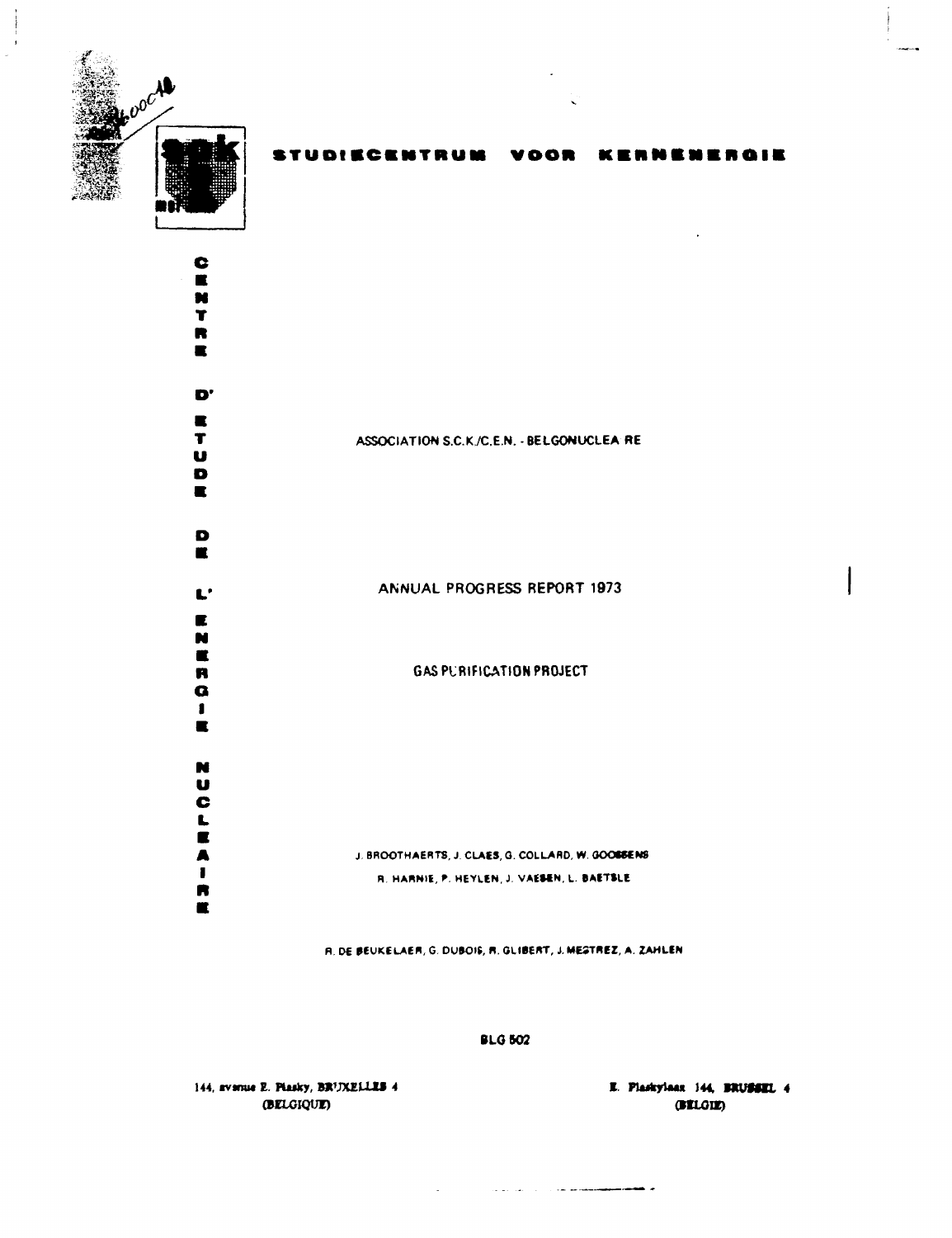J. BROO1 HAERTS, J. CLAES, G. COLLARD, W. GOOSSENS, R. HARNIE, P. HEYLEN, J. VAESEN L BAETSLE R. DE BEUKELAER\*, G. DUBOIS\*, R. GLIBERT\*, J. MESTREZ\*, A. ZAHLEN\* 9LG 502 duni 1975)

#### ANNUAL PROGRESS REPORT 1973 GAS PURIFICATION PROJECT ASSOCIATION S.C.K./C.E.N. - BN

Samenvatting Een overzicht van de konceptuele en eksperimentele studias over vangsti en retentiesystemen voor nukleaire afgassen wordt gegeven. Sorptietechnieken voor jodium en krypton en de katalytische oxyuatie van waterstof als simulant voor tritium wordon onderzocht op laboratoriumschaal.<br>Een proefopstelling van 25 m<sup>3</sup>h<sup>-1</sup> voor het uittesten van de verschillende eenheidsstappen van gasrei niging bij opwerking van LMFBR splijtstoffen werd opgebouwd. Als eerste faze in de studies werden de prestaties van wastechnieken voor  $i_2$  verwijdering bepaald.

De verdere kondttionering van de gassen en de toepassing van de kryodestillatietechnieken voor kryptonvangst werd voorbereid. Noor de afgassen van LWR reaktoren wordt een \*\*\* Xe vervalbed bestudeerd

#### •BELGONUCLEAIRE

.1 BHÜOTHAERTS. J CLAES. G COLLARD.W GOOSSENS, R. HARNIE. P HEYLEN. J VAESEN L BAETSLE

R DE BEUKELAER\*, G. DUBOIS\*, R. GLIBERT\*, J. MESTREZ\*, A. ZAHLEN\* BIG 60? Iiuni 19'5I

#### ANNUAL PROGRESS REPORT 1973 GAS PURIFICATION PROJECT ASSOCIATION S.C.K./C.E.N. • BN

Résurré Le rapport présenie un résumé des résultats des études expérimentales et conceptuelles de systèmes de purification de gaz d'usines de retraitement et de réacteurs. L adsorption d'iode sur tami moléculaires, l'adsorpi-on â Iwsse température de gaz nobles sur charbon actif et l'oxydation catalyti que de tritium, simulé par de l'hydrogène ont été étuoiées à l'échelle du laboratoire. Une installation pilote pouvant traiter 25 m<sup>3</sup> h<sup>1</sup> de gaz a été construite. Les résultats expérimentaux de la première phased» programme d'étu. .concernant l'arrêt de l'iode par lavage caustique des gaz sont présentés. Une extension ultérieure du circuit a été préparée qui comprend le conditionnement des gaz en vue de la capture du krypion par distillation cryogénique.

Sont également mentionnés les résultats expérimentaux de l'étude de lits de rétention de xénon.

#### •BELGONUCLEAIRE

.! BHOOTHAERTÜ ,l CLAES G COLIARD, W GOOSSENS, R HARNIE, P HEYLEN. J VAESEN L BAETSLE R DE BEUKELAER', G DUBOIS', R GLI3ERT' , J MÊSTREZ\*. A, ZAHLEN '

BLG 502 (jum 1975)

#### ANNUAL PROGRESS REPORT 1973 GAS PURIFICATION PROJECT ASSOCIATION S.C.K./C.E.N. - BN

Summary Conceptual and experimental studies on LMFBR reprocessing and reactor off-gas purification systems are summarized. Iodine sorption on zeolites, low-temperature adsorption of noble gases on charcoal and catalytic oxidation of hydrogen, simulating tritium, are being studied in laboratory set-ups. A pilot loop with 25 m h  $^\circ$  throughput has been constructed. Results are quoted from the first phase of the iodine removal programme by scrubbing systems. Further extension of the text loop, comprising of f-gases conditioning prior to removal of krypton in acryodistillation unit, has been prepared.

Delay-bed studies on  $^{133}$  Xe extraction from LWR off gases are reported.

•BELGONUCLEAIRE جانب يناديني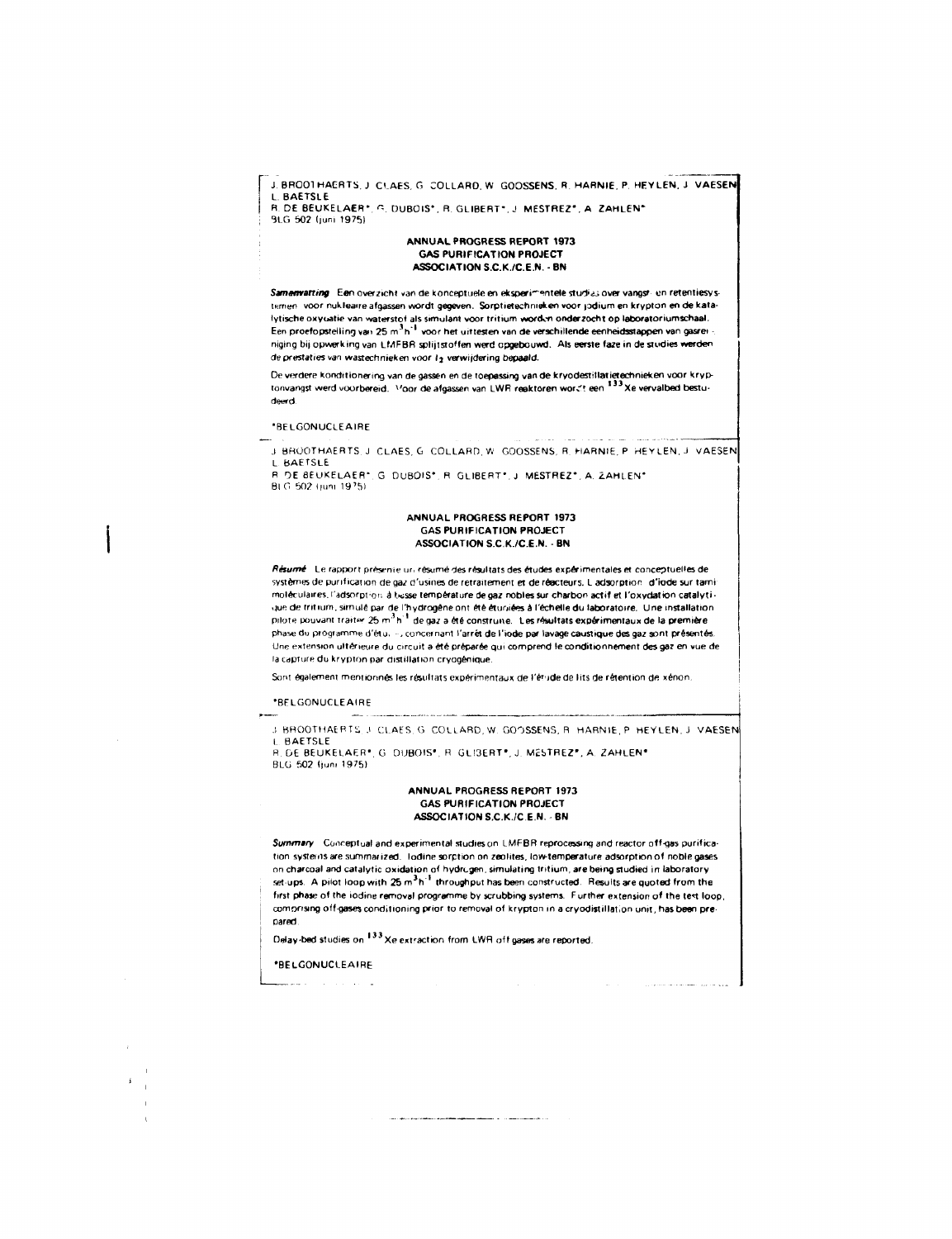**ASSOCIATION S.C.K./C.E.N. - BELGONUCLEAIRE** 

**ANNUAL PROGRESS REPORT 1973** 

 $\bullet$  $\mathbf{I}$ 

**GAS PURIFICATION PROJECT** 

**J. BROOrHAERTS, J. CLAES, G. COLLARD. W. GOOSfcENS R. HARNIE. P. HEYLEN, J. VAESEN, L. BAETSLE** 

**R. DE BEUKELAER. G. DUBOIS, R. GLIBERT, J. MESTREZ, A. ZAHLEN** 

**BLG502** 

 $\sim$   $\sim$   $\sim$   $\sim$   $\sim$   $\sim$   $\sim$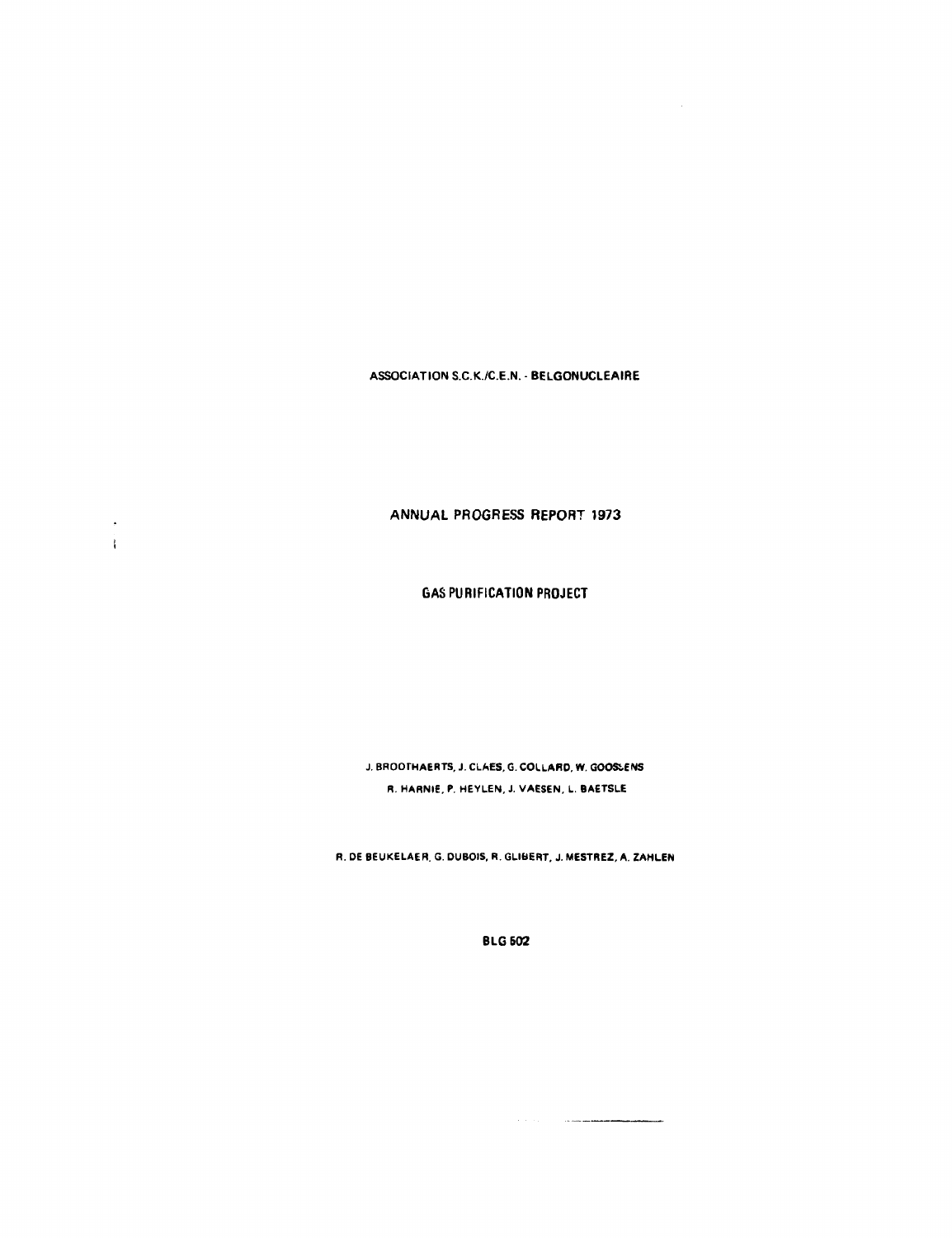## **CONTENTS**

| $1 -$ | <b>INTRODUCTION</b> |                                                             |    |
|-------|---------------------|-------------------------------------------------------------|----|
| 2.    |                     | TREATMENT OF OFF-GASES FROM REPROCESSING FAST REACTOR FUELS |    |
|       |                     | 2.1. Conceptual studies                                     |    |
|       |                     | 2.2. Test loop for iodine trapping methods                  | 2  |
|       |                     | 2.3. Iodine adsorption studies                              | 5  |
|       |                     | 2.4. Removal of tritium from dry head-end off-gases         |    |
|       |                     | 2.5. Noble gases recovery                                   |    |
| ٦.    |                     | REACTOR OFF-GAS                                             | -9 |
|       | <b>REFERENCES</b>   |                                                             | 10 |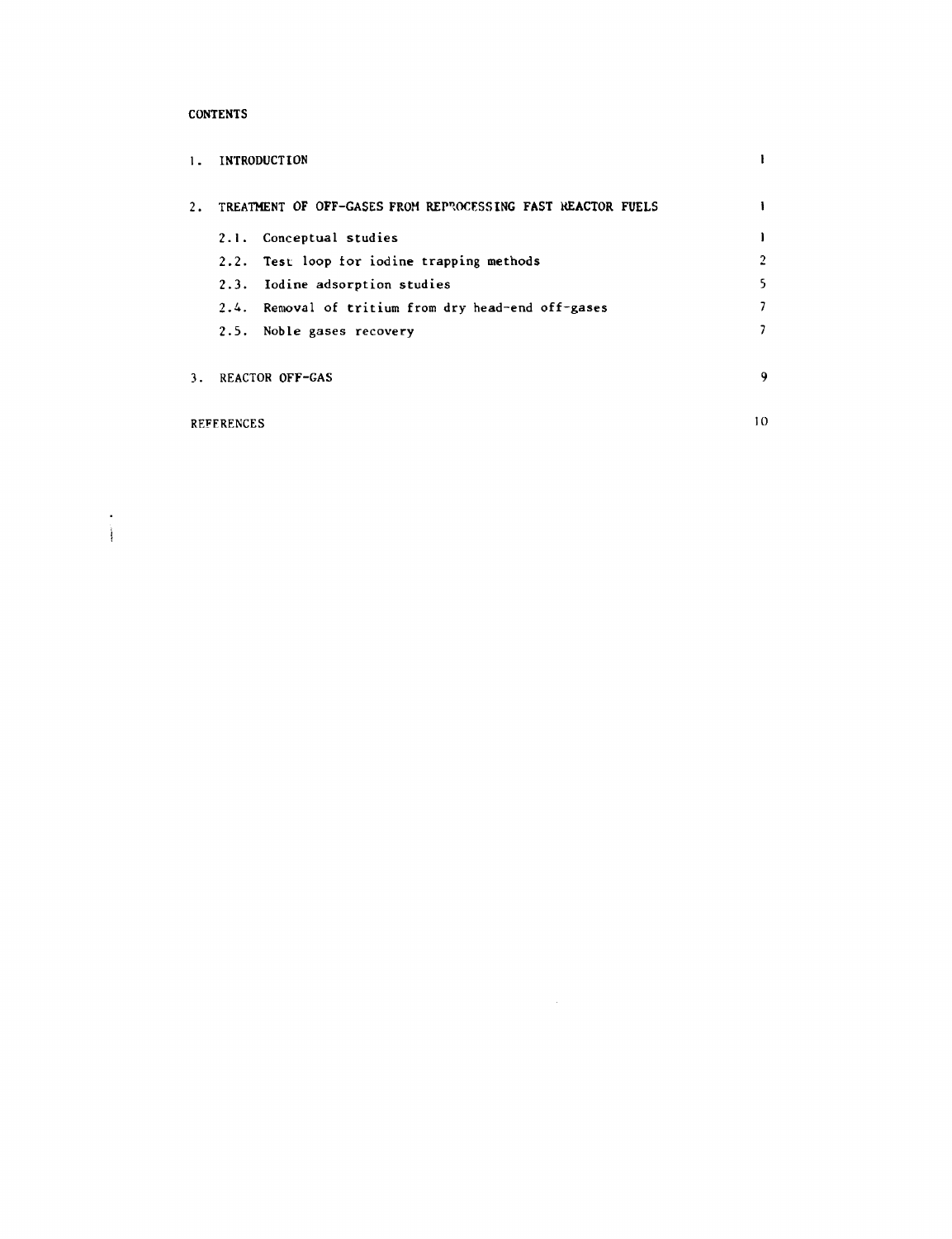#### 1. INTRODUCTION

 $\mathbf{I}$ 

The requirements of volatile fission product containment increase with the progressing development of nuclear energy production.

Higher activities of tritium, indine and noble gases are generated in the fuel due to increasing burn up and specific power, and, specifically for fast reactor fuels, as a result of the considerable shortening of the post-irradiation decay times which are projected. Concentration of multiple reactor units in energy parks and size enlargement of the raprocessing plants, on the other hand, will restrict the possibilities of release at the stack because of local atmospheric dilution limitations.

The detailopment of the required gas purification technology is consequently of primary impertance for minimizing the environmental impact of the nuclear energy expansion. The association S.C.K./C.E.N.-BN has therefore projected a long-range programe which aims at the development of high efficiency fission gas retention systems for off-gases of fast reactor fuel reprocessing plants and nuclear power stations.

The following objectives have been stipulated :

- the squieption of the required gas purification system for the reprocessing of With their with cooling times of 150 days or more ;
- The department ation of efficient removal of <sup>3</sup>H (DF > 10<sup>2</sup>) <sup>85</sup>Kr (DF > 10<sup>2</sup>) and  $^{131}$ I (IF > 10<sup>6</sup>) in a composite gas purification system for reprocessing of shortcostad fast reactor fuel ;
- the development of reliable processes for the retention and disposal of 133Xe and 85kr at rublear power stations.

### 2. TREATMENT OF OFF-GASES IN REPROCESSING FAST REACTOR FUELS

Uuring the past year the main efforts have been devoted to the following items :

- conceptual studies directed toward the establishment of flow sheets of off-gas treatment for the reprocessing of SNR fiel ;
- the construction and preliminary operation of the test loop for iodine trapping methods ;
- adsorption studies with commercial iodine sorbents.

# 2.1. Conceptual studies  $[1] [2]$

A conceptual study has allowed the definition of the problems of gas purification connected with the adaptation of new types of head-ends in the reprocessing cycle of short-cooled fast breeder fuel. These head-ands have as their main function the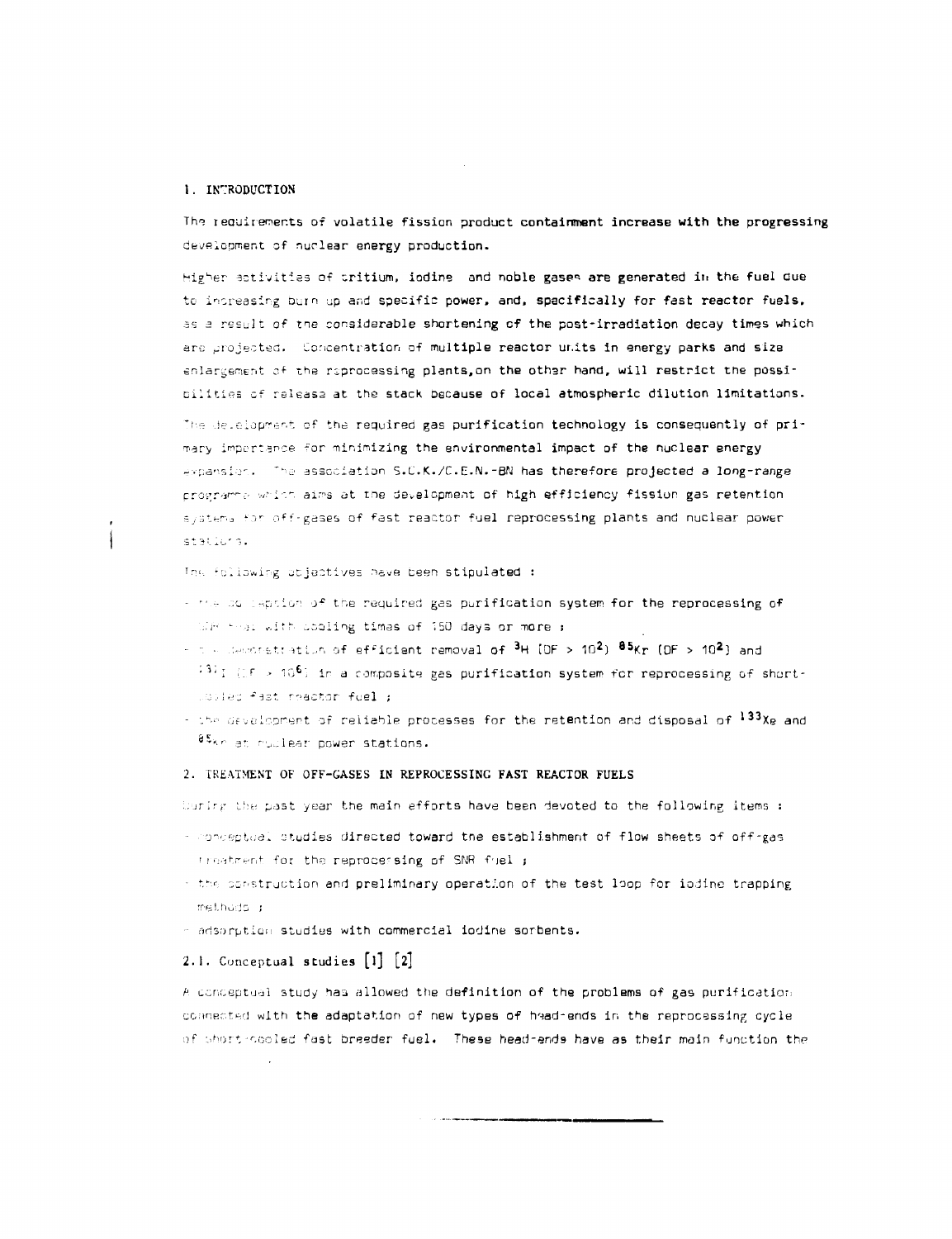complete release of the fission gases contained in the fuel, namely tritium, noble gases, iodine.

Two methods have been investigated for the disaggregation of the fuel ; by voloxidation and by molten salts. The processes considered being at the lab-scale, the proposals of the two schemes (Fig, 1 and 2) give only the nature of the gas to be handled. Some gas processes and t^eir estimated performances, connected with the different steps of the two proposed schemes, are listed.

All this information should lead to a oetter choice of the type of head-end and a better understanding of the gas treatment systems to be studied.

On the other hand the study of capacity increase of a "thermal" fuel reprocessing plant and, consequently, the updating of the existing off-gas circuit, has led to a better view of the gas purification problems. Among these must be noted the denitration of the gaseous effluents land its relation with efficiency of iodine arid active aerosols removal) and the importance of the choice of the trapping technique on the waste volume produced.

### 2.2. Test loop for iodine trapping methods

The general purpose test loop "GASTCN" with a throughput capacity of 25  $\mathrm{m}^3\mathrm{h}^{-1}$ , has been erected  $\begin{bmatrix} 3 \end{bmatrix}$  (Fig. 3). During the first phase of operation it will be used for testing the most promising methods of iodine removal on a semi-pilot scale. Units for trapping interfering impurities will be added gradually in order to constitute a complete off-gas treatment system which allows the application of low-temperature techniques for noble gas retention.

During the past year the construction of this installation, comprising the containment, ventilation, shielding, and waste evacuation provisions and the distribution manifold for carrier- and contaminant gases, has been completed. Reception and working tests of the wat section of the loop, comprising the dissolver mock-up, condensors, venturi ejector scrabber; brink demister and iodine generator have been parformed  $[4]$   $[5]$ .

The set-up allows the simulation of the multicomponent gas mixtures, which are to be expected in gaseous effluents from a fast reactor fuel reprocessing plant. These mixtures can be fed into the chemical (Venturi ejector scrubber) and physical (Brink demister) separation units, .sing nitrogen carrier gas, at flow rates varying between 5 and 35 Nm<sup>3</sup>h<sup>-1</sup>.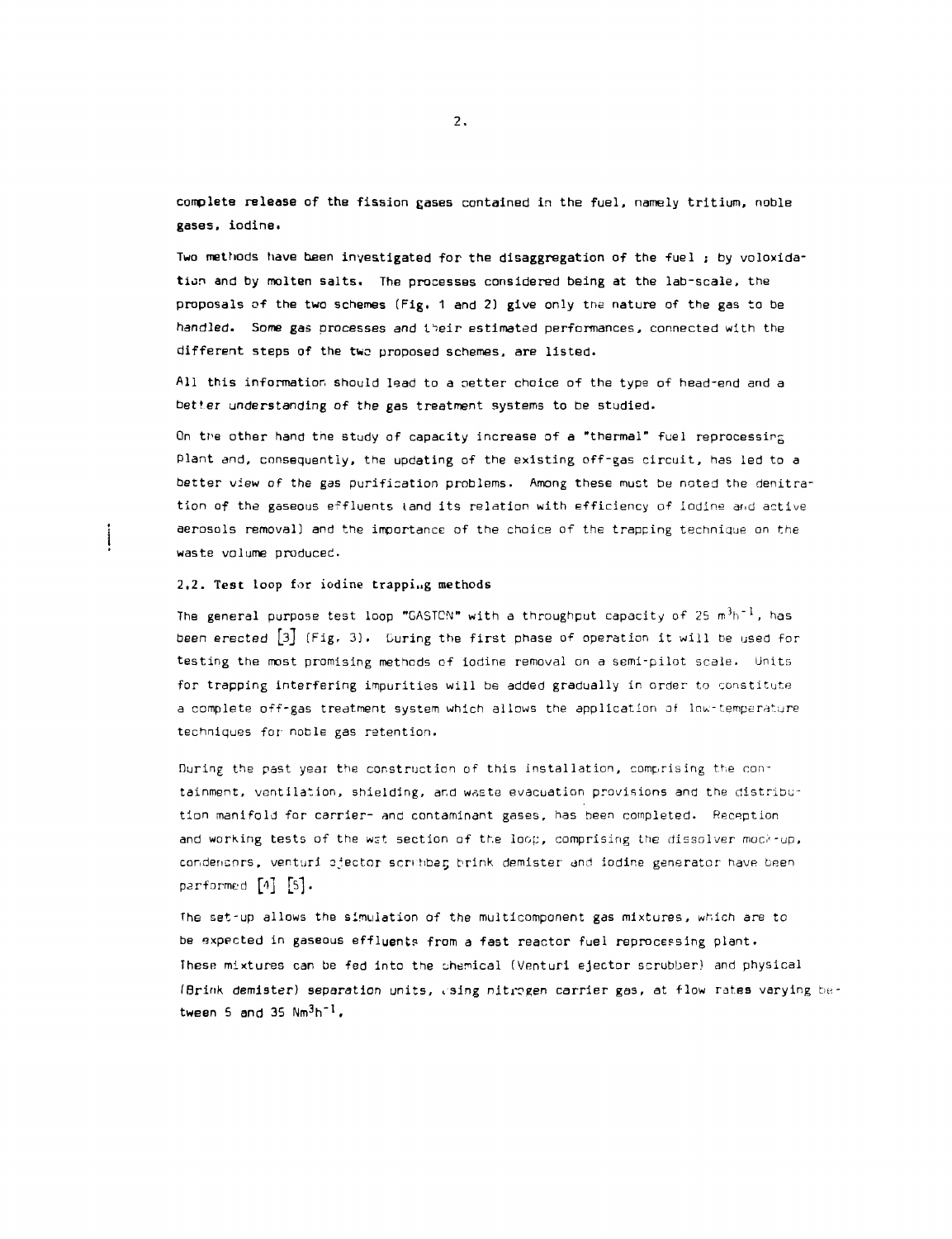Loading with iodine is performed at a nominal rate of 2.5 g  $I_2h^{-1}$ ; the iodine is generated in a scaled-up iodine generator developed earlier for the determination of break-through curves in a  $1 \text{ m}^3 \text{h}^{-1}$  loop.

After check-up of the control and measuring equipment, a number of cold runs has been performed in order to define the operating characteristics of the different units of the loop  $[6]$ .

2.2.1. Removal of iodine in aqueous systems

The first experimental campaign in GASTON was cevoted to the study of the efficiency of the venturi scrubher (with a 10 % KOH scrub solution), of a primary impaction demister and of the brink demister as final element of  $I_2$  removal from  $N_2-I_2$ mixtures. The venturi scrubber was operated with liquid flow rates between 300 and 750  $x$  n<sup>-1</sup>, whereas the total gas flow varied between 7.2 and 34  $Nm<sup>3</sup>h<sup>-1</sup>$ . [7]

Depending upon the I2 mass flow rate, typical results for the iodine trapping efficiency of the systems investigated are :

|  |  | - for the venturi scrubber.                            |  | $: > 97 - 99.5$ |
|--|--|--------------------------------------------------------|--|-----------------|
|  |  | $\sim$ for the venturi scrubior primary demister.      |  | > 99-99.5       |
|  |  | $\pm$ for the venturi scrubust+primary+brink demister. |  | : > 99.9        |

Guantitative evaluation of the rasults as a function of the operating parameters appeared to be difficult, due to liquid particle entrainment from the scrub solution in the gas stream. Nevartheless, it became clear that the rather high liquid-togas molar ratios (10<sup>6</sup> - 10<sup>6</sup>), at which the venturi scrubber was operated, ensured almost constant and high I2 trapping efficiencies even for extreme variation of scrub solution and I<sub>2</sub> mass flow rate (Fig. 4) operating conditions.

In a second phase of the operation of GASTON, for testing wet purification systems for I<sub>2</sub>-trapping, the venturi scrubber was replaced by a gas atomizing aeroscl generator. The latter produces diluted KOH liquid particles of 0.5 um diameter at flow rates between 10 and 40 g h<sup>-1</sup>. These particles were entrained with the main gas stream as to capture part of the gaseous iddine. For the same gas and  $I_2$  flow rates as above, the concentration of the residual gaseous I, before the final brink demister, showed efficiencies of this system between 32 and 99.9 %, depending upon KOH molarity and solution flow rate. The results obtained with this aerosol system were analysed as a function of the molar I<sub>2</sub> concentration, KOH normality, aerosol concentration and contact time, yielding the plot shown by Fig. 5, which demonstrates that, even at stoichiometric KOH/I<sub>2</sub> conditions, 70 % of gascous lodine is removed.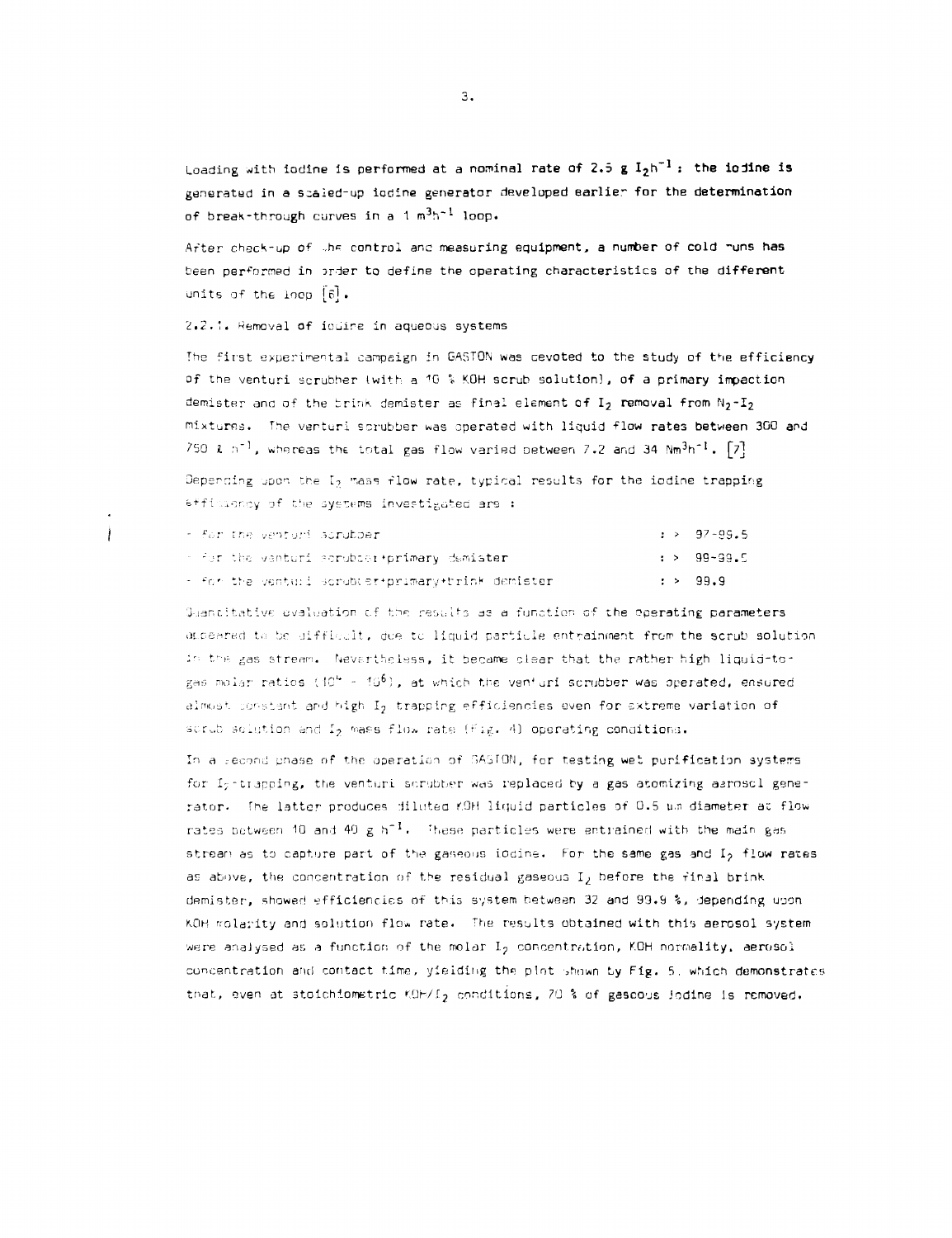2.2.2. Extension of the test loop [a] [a]

In order to increase the experimental possibilities of the GASTON loop., a study of the extension of the wet section has been performed. Two goals were aimed at for a new scrub installation :

- behaviour of iodine in gaseous effluents with high content of nitrous vapours ; ~ study of the trapping of I-compounds by aqueous scrubbing.

To determine the size of this scrub column, an evaluation of the composition of the main compounds of the gaseous waste from a reprocessing plant has been made. The Corresponding inlet flaw rates for the GASTON loop are the following :

 $nitrous vapours : 8.5 m<sup>3</sup>h<sup>-1</sup>$  $0_2$  : 5.3 m<sup>3</sup>h<sup>-1</sup>  $N_2$  :21.2  $m^3 h^{-1}$ 'I compounds) trace total flow  $35 - m^3h^{-1}$ 

ŧ

If an absorption efficiency of the nitrous vapours of 9C % is assumed (as in industrial conditions), the outlet flow is  $25 \text{ m}^3\text{h}^{-1}$ .

Qesign studies far two types of column (trays and packing) have shown the difficulty of putting this new wash installation in the existing ncod. For the above absorption conditions, the kinetics of nitrous vapours removal are led by the oxidation of HO to  $N0<sub>2</sub>$  in gaseous phase which involves a long residence time of the gas in the column. In this case, the trays column is the best choice. However, the preliminary information obtained concerning the trapping mechanism of iodine by scrubbing (main reaction in liquid phase) and the fact that the packed column is better adapted to experimental work, have led to the choice of a packed column.

The available space in the existing hoods, together with a market research led to the following specification for this scrub column :

diameter : 150 mm packing height : 180C mm

An experimental programme has been written which considers the choice of this column and the information to be collected on gas purification by wet methods. This programme concerns both scrubbers (venturi and packed column) and includes four working conditions for the new scrubbers.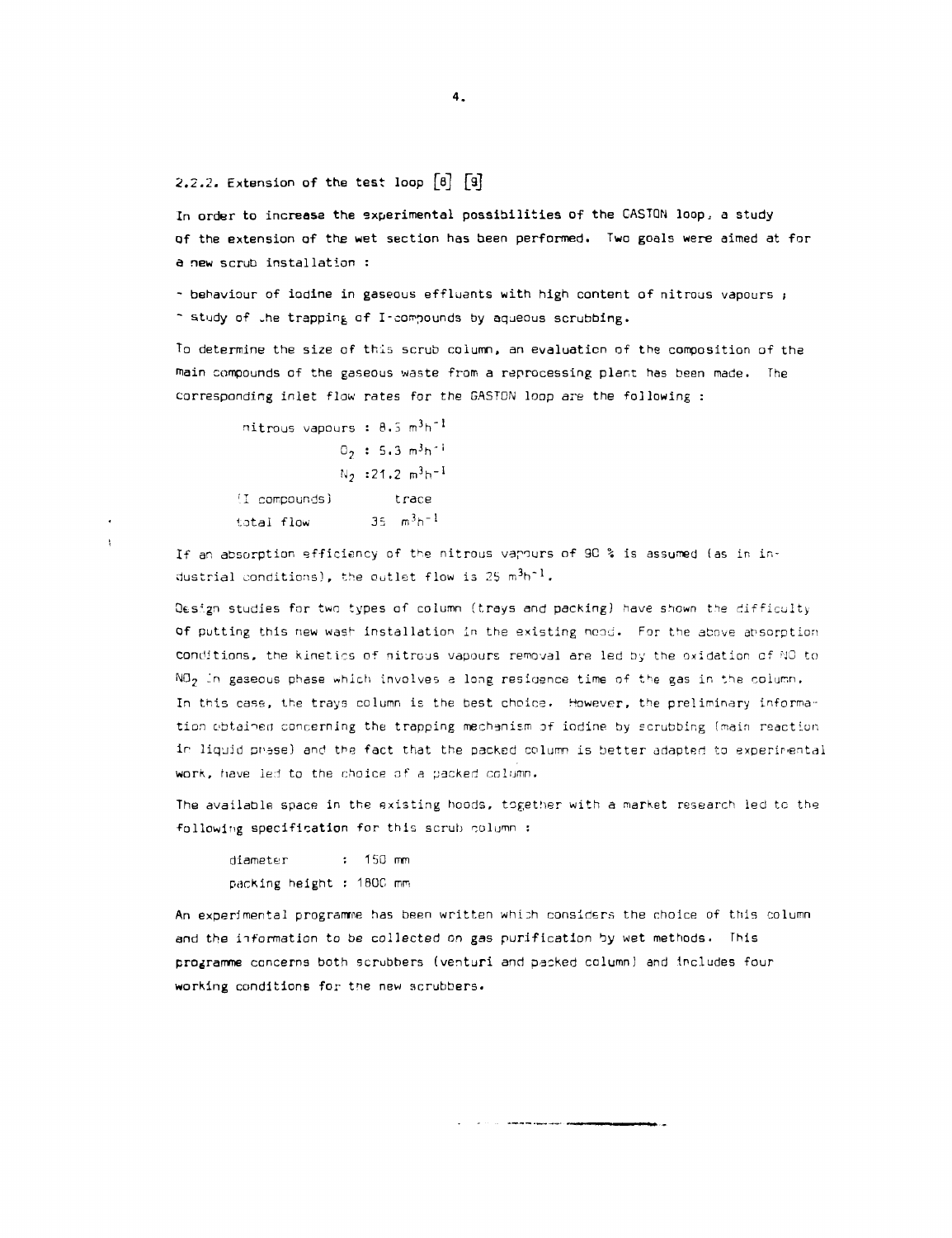|          | Flow rate    | Inlet composition | Scrub solution        |
|----------|--------------|-------------------|-----------------------|
| Cation 1 | $25 m3h-1$   | $3.5$ % NO        | NaūH                  |
| Option 2 | $1.6 m3n-1$  | $25$ % NO         | $HNG3 = 5 N$          |
| Option 3 | $25.53 - 1$  | $5 - 10$ % $NOu$  | $HNO3$ 5 N            |
| Cotion 4 | $3.5 m3 m-1$ | $3.5$ % NO        | HNO <sub>3</sub> 16 M |
|          |              |                   | (iodex process)       |

From these operational conditions, the different elements of the new scrub section have been analysed and specified (cooler, pump, waste, buffer tanks).

The connection to the GASTON loop has been studied and the process flow sheet, including the instrumentation, has been drawn.

The detailed assign of this wet section has been started and the mounting of the column is schaduled in the first months of 1974.

### 2.3. Iodine adsorption studies

### 2.3.1. Frederatory work

In liew of the study of the removal of  $^{131}1$  labelled organic iodine compounds, a mathy. Luting early retir has been developed which is based on diffusion through a expellery this connected to a temperature-controlled CH3I vessel in which complete isotopic exchange has teen achieved. Although this system gives good results during short operation times, it is necessary to control the operating conditions very strictly.

Ibdine adsorption has been investigated [10] in a silver-coated copper tube (diamater 3 mm, length 1 m and 15 m. The removal efficiency was 99.99 % ; scanning measurements indicated that the distribution of 1311 was exponential.

The pressure drop characteristics of sorbent beds were determined  $\lceil 1 \rceil$  in a column of 0.4 mm diameter.

A literature raview and evaluation study of sorbents for applications in humid NO<sub>.</sub> atmospheres was made [12].

2.3.2. Adsorption isotherms for iodine on impregnated sorbents

Impregnated zabilites have been considered for high efficiency trapping of iodine and its compoures, in the presence of disturbing agents such as water vapour and nitrous okides. The iddine capacity of copper, lead and ailver zeolites was measured by trapping 1311 traced loding on a shallow bed of sorbent in a well-type scintillation crystal. It was found that the capacity of these impregnated zeolites is smaller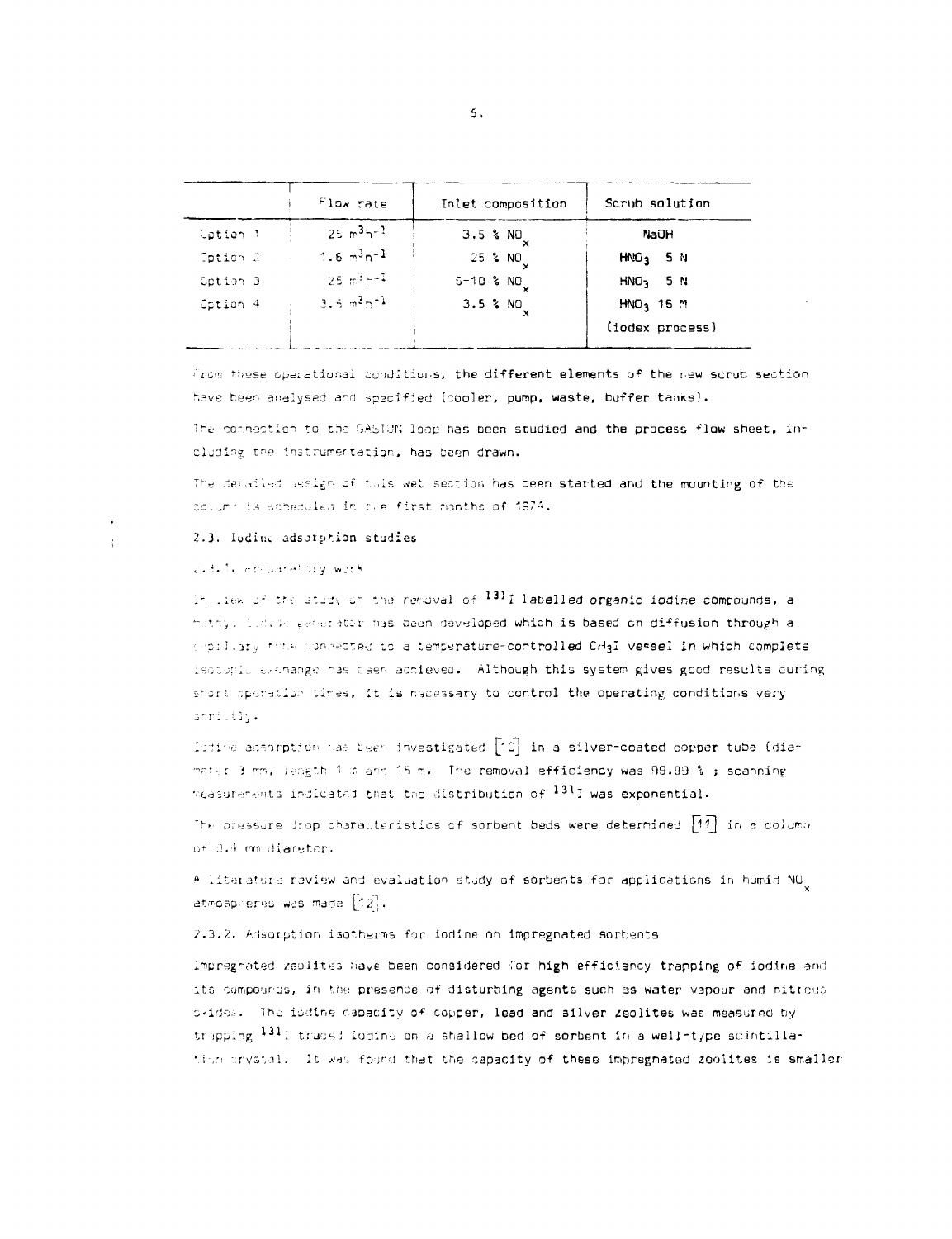than the capacity of the non-impregnated ones. Silver is the bast impregnant, leading to a capacity of silvar zoolitas of 5 wt, t which was net influençai by a tamperature change from 30 to 100°C, the latter tamperature baing of interest for obtaining wary high iodine ratantion efficiencies.

Based on these promising results for silver Zaolltas. a parametric study was started on the silver impregnation of large samples of 500 g molecular sieves Union-Carbide type 13-X using the through-flow column investigated last year. The best results were ottained with a small excess (10 %} of a molar solution of silver nitrate giving a 92 % cation exchange efficiency for the impregnation process.

2.3.3. Dynamic adsorption of iodine on molecular sieves

Based on capacity measurements or. various sorbents. Union Carbide 13-X molecular sieves were selected for parametric investigation of the dynamic behaviour of sorbents for trapping iodine from dry gases. From measurements of break-through curves performed in the 1  $m^3h^{-1}$  loop, the following conclusions could be drawn :

- the residual sorbent capacity influences the kinetics according to a second order law, as was deduced earlier from static shallow bed measurements i
- the sorbent capacity is independent of the inlet iodine concentration in the range 70 to 400 mg  $12m^{-3}N_2$ .
- regeneration at 2Q0°C has no subsequent effect on the dynamical behaviour of the sorbent : after five adsorption-desorption cycles, each involving more than 200 h at  $200^{\circ}$ C, neither the capacity nor the shape of the break-through curve are significantly affected.

The kinetics of iodine adsorption on 13-X-sorbent follows a mathematical model which allows the prediction of the outlet iodine concentration as a function of gas flow rate and bed height. Fig. 6 shows the fitting of experimental data to the mathematical model.

The effect of humidity in the carrier gas Is disastrous for the iodine retention on this type of molecular sieve : a bed saturated with iodine instantaneously releases the iodine as soon as water vapour is present in the carrier gas. Similarly, molecular sieves (such as Norton Zeolon 900 and CECA HK 20), adsorb only 0.5 wt. \ when they have been previously saturated with humidity. Consequently, the sorption of iodine from a humid gas on these molecular sieves requires either predrying of the humid carrier gas or metallic impregnation of the molecular sieve.

With a UC 13-X sorbent, predrying and adsorption can possibly be combined in one column, the iodine captured on the sorbent is displaced by water without affecting the initial iodina decontamination factor ae long as the iodine front does not reach tha bad and.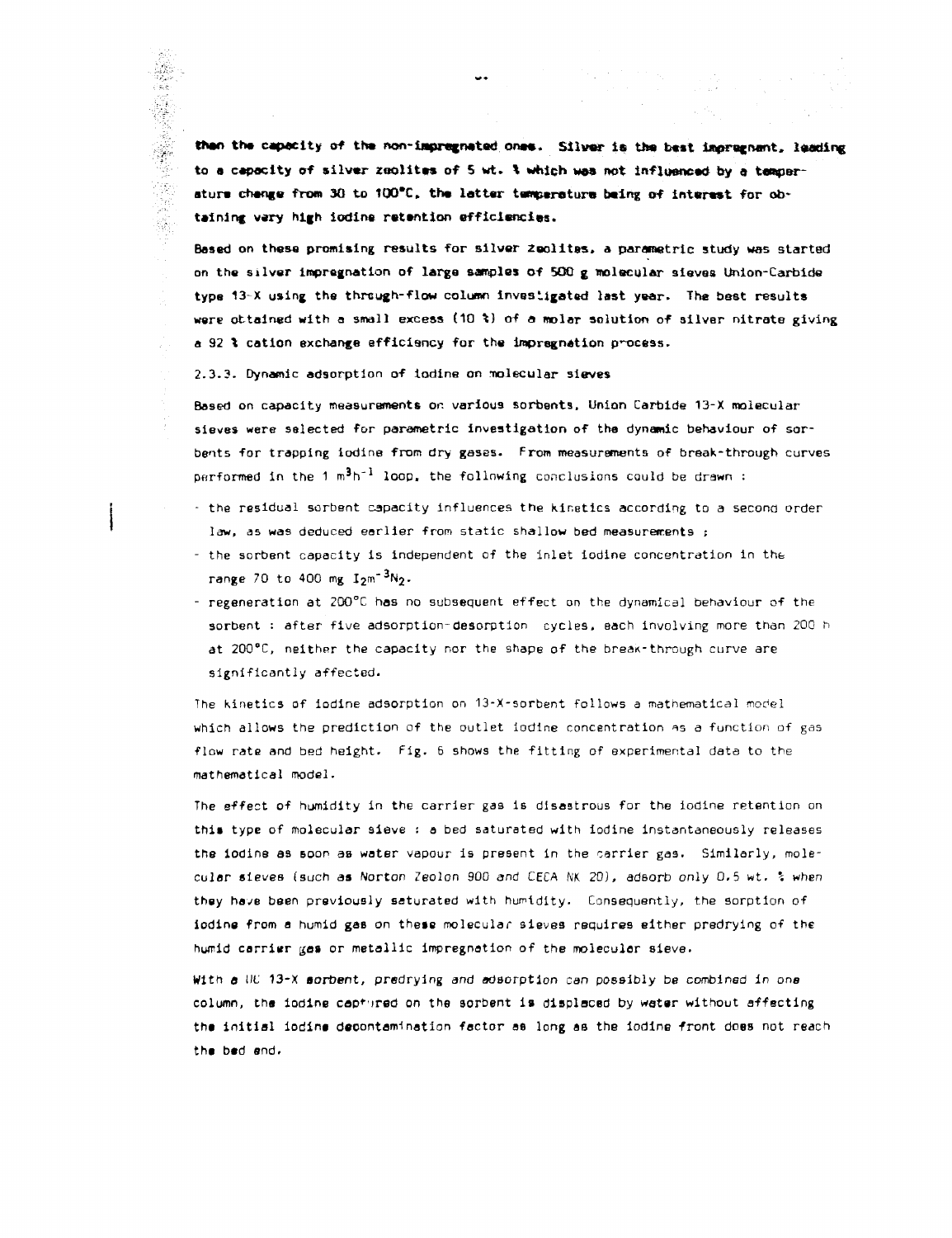The behaviour of organic iodine compounds under dynamic opurating conditions remains to be determined.

### 2.4. Removal of tritium from dry bead-end off-gases

If complete release of tritium from the fuel can be c'itained in the dry head-end processes under development, the proposed treatment for removal and disposal of the nuclide consists of catalytic oxidation on noble metals or metal oxides *and* subsequent adsorption of tritiated water on molecular sieves-

The catalytic oxidation of tritium and in-situ retention of water on the substrate of the CuO catalyst is investigated in a test loop of 5  $m^3h^{-1}$  where tritium is simulated by hydrogen at a maximum flow rate of 3 & h<sup>-1</sup>. The first run indicated the necessity for strict control of the gas prehaater and the catalytic bed and the need for discrete chromatographic gas analysis. A 5 t bed of Cat-Chem C54-S catalyst working for 150 h at 160°C and using 5  $\mathrm{m}^{3}\mathrm{h}^{-1}$  carrier gas, showed a hydrogen  $^{12}$ decontamination factor greater than 250.

#### 2.5. Noble gases recovery

手が

医核粒化

Taylor.

BELGONUCLEAIRE has updated the scheme and the working conditions of a pilot plant for the recovery of noble gases from gaseous wastes. Inquiry has been made Into the composition of the gaseous effluents to be handled in reprocessing plants and light water power stations (PWR and BWR). The results of this inquiry have allowed the definition of the optimum service conditions of a pilot plant and a range of values in which the performances of the pilot must be investigated  $\{13\}$ .

The inlet composition of the off-gas was :

N<sub>2</sub> : 80 %  $0_2$  : 20 % Kr 1 SO vpm Xe 1500 vpm

Thp performance reauired was 99 *%* recovery of Kr and Xe, with a concentration factor of  $10^4$  for the noble gases recovered.

### 2.S.1. Adsorption of noble gases on charcoal

The static adsorption capacity of activated carbons for Kr and Xe has been determined at different temperatures  $\lceil 14 \rceil$ . The adsorption isotherme of Kr on various activated carbons (RBL-3, Norit Extra, flerch Carbon and CECA NC 30) with specific surface areas ranging from 1300 to 2000  $m^2g^{-1}$ , were found to follow Freundlich's law in the temperature range -198 to 25°C. The adsorption of Xe on the same cerbons has been studied at room temperature (for delay bed operation) and at \*78°C (for chromatographicel separation from Kr). The Xe isotherms derived showed an uncertain

**The Committee of the Committee**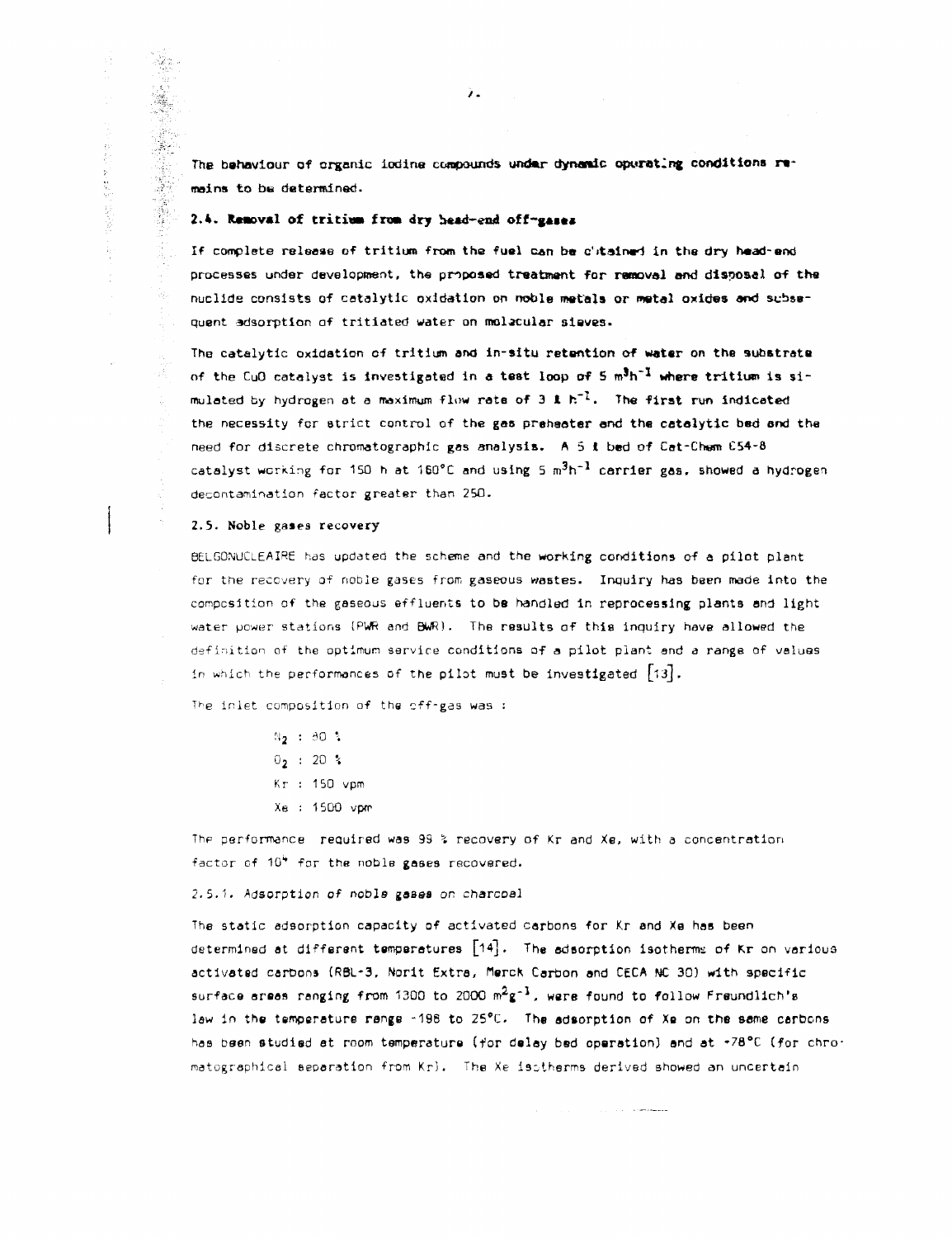dependence on partial pressure, which can be approximated by  $\alpha$  linear relationship. During admorption tests of Xa and Kr in a loop constructed to perform dynamic tests en chromatographic separation of Xa and Kr at -76<sup>°</sup>C, it was found that Xe was **absorbed in a rather small part of the bed whereas the Kr was spread over the whole bed.** 

An evaluation was made of a low temperature adsorption system for the removal of **\* <sup>5</sup>Kr from reprocessing off-gases, [lb]. It followed from the conceptual study that,**  compared to cryogenic distillation, this system is more complicated ; the former **was consequently chosen for construction and study at the S.C.K./C.E.N.** 

**2.5.2. Cryogenic distillation** 

 $\mathcal{J}_{\mathcal{Q}}$ 

**Concerning the cryodistillotion unit retained as a pilot plant (Fig,** *7),* **the entire scheme, including instrumentation, has been reviewed.** 

**The preliminery design of each equipment has begun, and two types of low temperature heat exchanger have been studied and compared', packed regenerators and plate-?in heat Rxchangers. The latter are nowadays widely used in large cryogenic gas separation plants and they offer several advantages :** 

**- high performance i** 

*-* **no contamination of purified gas by the incoming stream** *t* 

**- simpler set-up (no valves for flow inversion).** 

**However, this last advantage is lost whan the incoming gas contains impurities such**  as  $H_2D$ ,  $CO_2$ , atc. having relatively high condensation and freezing temperatures  $\mu$ **in this case, plate-fin exchangers must be operated in reversing mode.** 

**In addition, their length must** *bv* **sufficiently great to limit heat leakage by axial conduction, which leads, for small units to on awkward design. The regenerators therefore seem to be preferable for the pilot plant.** 

**For the sizing and the choice of the absorption and distillation columns, some Information has been collected end computation done. Theoretical methods for predictions**  of phase equilibria have been used for Kr-Xe-D<sub>2</sub>-N<sub>2</sub> systems. The existing methods have not given better results than Reoult's lew [16] [17].

**The advantages and disadvantages of packed and tray-columns have been discussed for the pilot plant. A packed column has been chosen because it gives greater expérimental possibilities than trays 1 the height and type of packing oan be changed. After a literature review and a market inquiry small metallic mesh rings are considered the best choice.**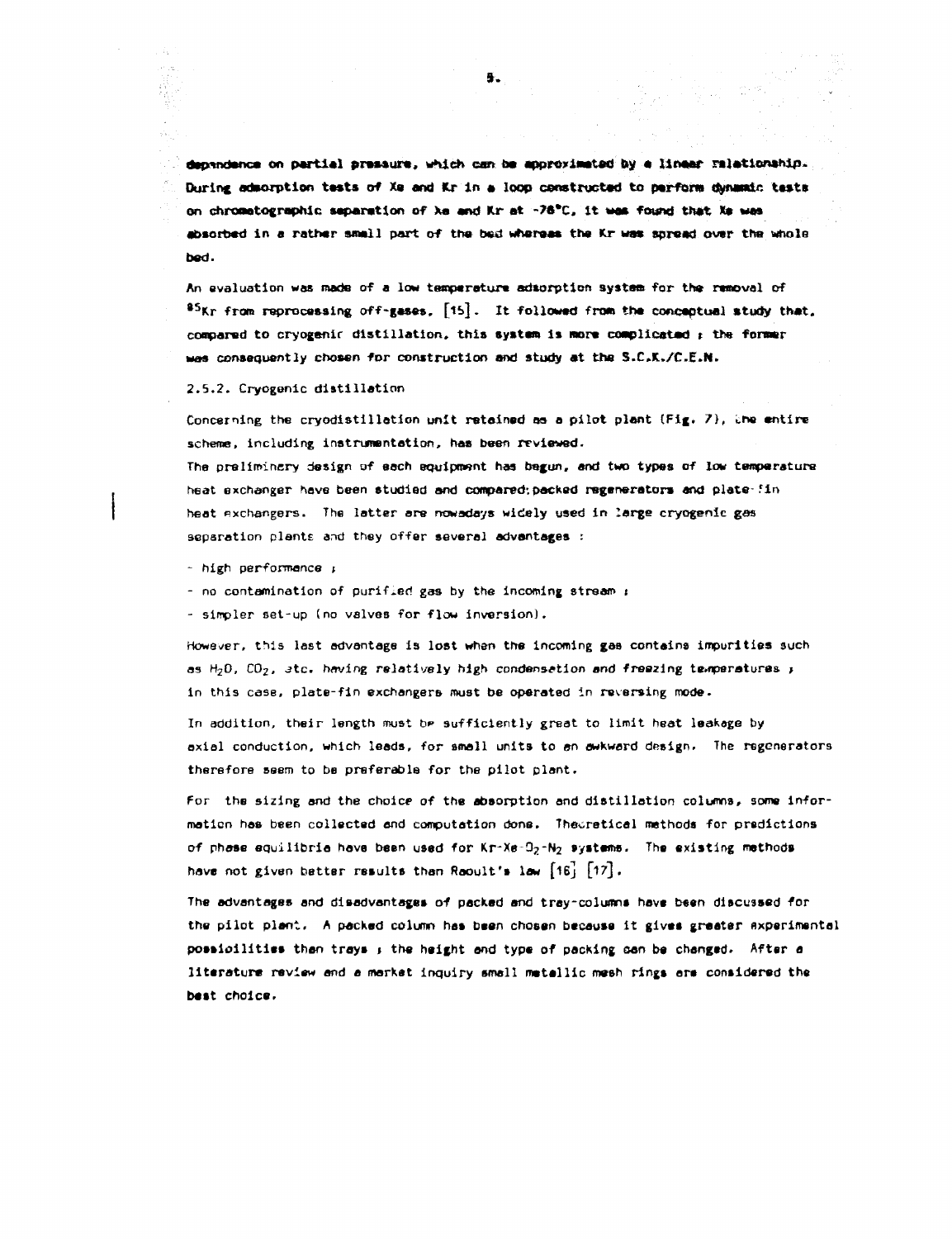**Ta speed up the installation of this pilot plant, a global offer for the cryodistilla**tion unit has been written and eant to potential manufacturers.

This preliminary specification  $[18]$  gives the conceptual design, the charcctaristics of the effluent to be processed (see above. Inlet Composition of the Off-gas). the requirements concerning operation and the performances demanded.

# 3. REACTOR OFF-GAS [19]

The study of an alternative to the conventional decay tanks to process the off-gas from PWR has been pursued. The flow sheet of an installation based on delay beds has been defined (Fig. 8), and gas- composition and flow rate have been estimated for a 1000 MWe PWE. The gas decontamination factor retained for the  $^{133}\%$ e is 10 $^{3}$ .

Two types of operation of the delay line have been proposed and studied : delay beds working at atmospheric pressure in the first case, at 5 ata in the second one. The sizing and the preliminary design of equipment corresponding to these two working conditions have been carried out, namely buffer tanks, dryer unit and delay beds.

Increase of pressure allows *an* increase in the quantity of gaseous waste processed with the same gas facility, or a SIZB reduction of the delay beds for the same flow rate. Nevertheless, the work at pressure requires an accurate regulation of the pressure and increases the risk of leakage. The final choice between these two working conditions will be e function of both safety and economical criteria. Thus the preliminary design of the two off-gas systems based on theoretical data has to be checked with the help of an experimental programme, For this purpose, a col ...n of 15 cm diameter using various lengths of active charcoal has been built at S.C.K./C.E.N. Mol. The dynamic runs of adsorption will be started in the beginning of next year. In all cases the study has shown that the delay line allowing instantaneous handling of contaminated off-gas gives more reliability and safety than the decay tank system.

For the 8WR, the study of the off-gas system has been started. Process flow sheets with different options have been established (Fig. 9). Each flow sheet includes the recombination of radiolytic  ${\sf H}_2$  and  ${\sf O}_2$  and a delay line for the  $^{13\,3}\%$ e. Further  $^1$ work will be devoted to the analysis of the options, the elaboration of an engineering flow sheet and the preliminary design of equipment.

9.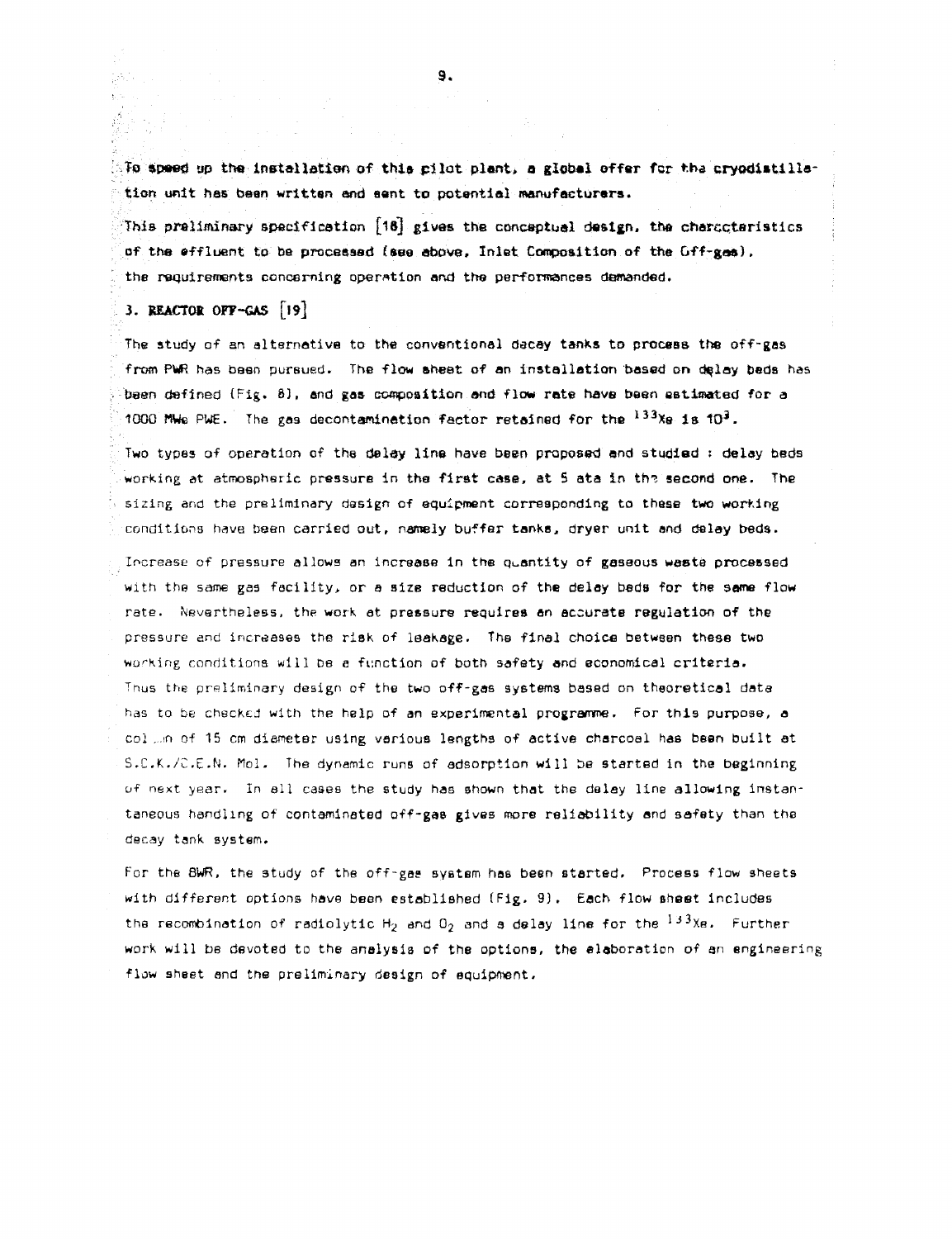### **REFERENCES**

「そのことのことをする」

Í  $\mathcal{O}_\lambda$ ş.

Ş

 $[1]$  G. Dubois

Retraitement des combustibles rapides - Traitement dea affluants gazeux BN Note 712.44/193/ni/097-July 11, 1973

[2] ». Glibert

Définition de qualques problèmes relatifs au traitement des effluents gazeux d'una usina de retrei<sup>+</sup> nt de combustible thermique BN Note 712.44/193/; 3y 22, 1973

# [3] *J.* Broothaert\*. R. Bami e, J **Vaceen**  Proefopstelling voor jodiumvangst SCK/CEN Note S73/44/144/JB/mvm/4, March 29, 1873

## [4] J. Claes

Experimenteel programma gaszuivering - 1973 ; GASTON I ; Natte behandeling SCK/CEN Note S73/44/144/JC/lb/4, Fetr. 2, 1973

[5] M- Ponet

lodium generator voor de 25 m<sup>3</sup>h<sup>-1</sup> loop - Modus operandi BN NotB 712.44/193/n/089, June 26, 1973

# [e] A. Zahlen

Etallonnage et essais de réception et de fonctionnement de divers éléments de la boucle 25  $m^3h^{-1}$  ; GASTON BN Note 712.44/183/n/100, July 27, 1973

### $[7]$  J. Claes

Bedrijfsvoeringsresulteten van da proefopstelling GASTON-Joaiumvangst uit opwarkingsafgassen met natte zuiveringstechnieken SCK/CÊN Note S74/44/144/JC/pool/62, Febr. 2, 1974

# [s] G. Duboi»

Propositions pour une installation de colonnee de lavage (Boucle GASTON -  $25 m<sup>3</sup> h<sup>-1</sup>$ )

**BN Note 712.44/193/n/101, Aug. 14, 1973** 

### [9] G. Duboi»

Propositions pour le raccordement d'une installation de lavage aqueux à la boucle GASTON -  $25 \text{ m}^3\text{h}^{-1}$ 

# $[10]$  G. Collard

Adaorption de l'iode eur un tube argenté SCK/CEN Not» S73/44/144/GC/hm/24, July 10, 1973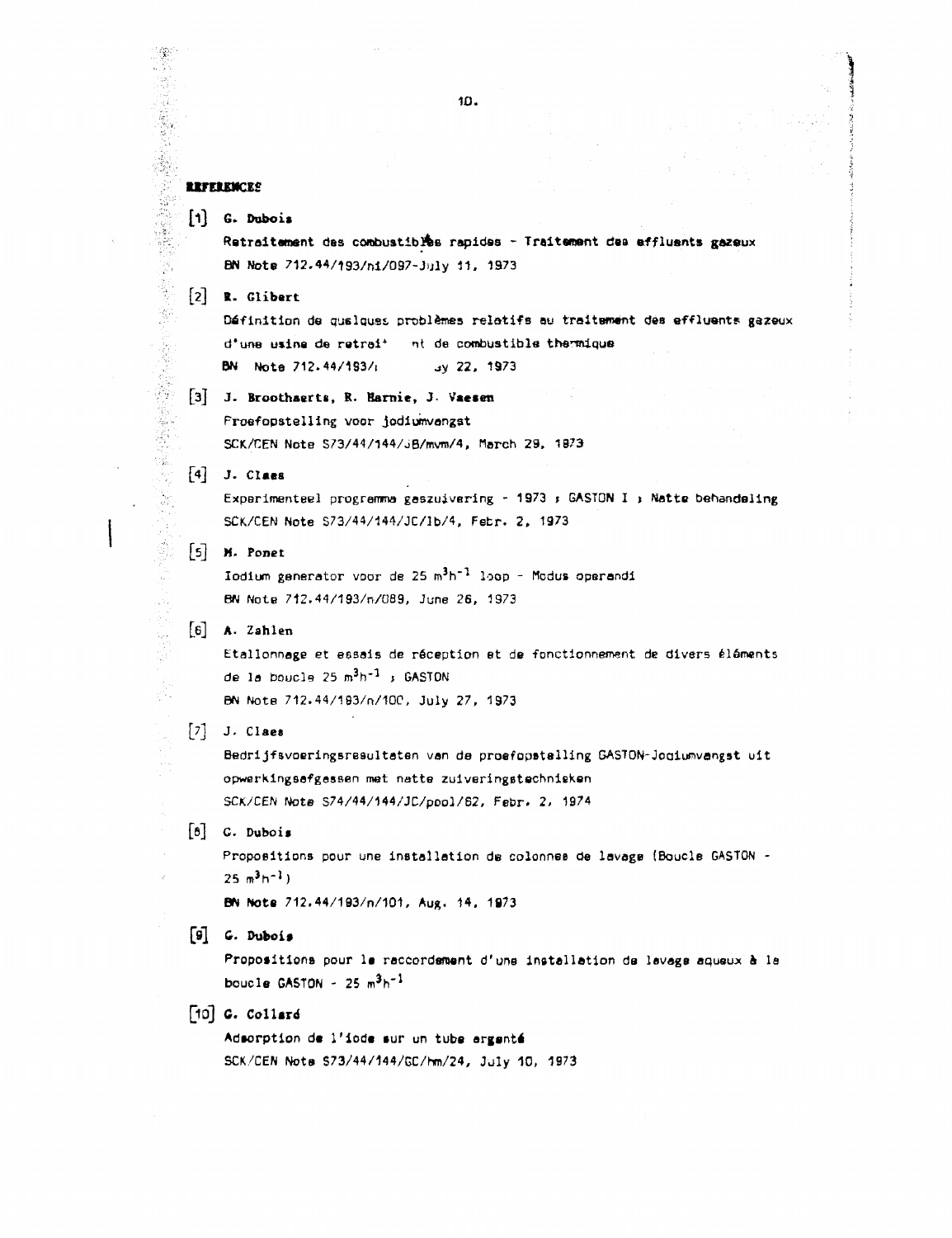# [11] G. Collard, M. Ananthakrishnan

Date record of pressure drop measurements for fixed bed of adsorbents SCK/CEN Note S73/44/144/GC/jnvm/21, June 12, 1973

 $[12]$  G. Collard

「大学のことをある」ということを、「このことをある」ということを、「このことを、このことを、「このことを、「このことを、「このことを、「このことを、「このことを、「このことを、「このことを、「このこと

医皮肤病 医心理学 医心房 医心理学 化硫酸

医紫色体 经保险

riy.

j.

Evaluation d'adsorbants pour la purification de gaz de retraitement SCK/CEN S73/44/144/GC/mvm/12, March 12, 1973

 $\begin{bmatrix} 13 \end{bmatrix}$  R. Glibert

Concentration et récupération des gaz nobles de fission contenus dans des effluents gazeux. Détermination des conditions opératoires d'une unité pilote et schéma de fonctionnement

BN Note ?12.44/193/n/107. Sept- 28, 1873

[l4] M. Ananthakrishnan

Removal of noble gas isotopes from radioactive gas streams SCK/CEN report R. 2541, June 1973

[15] J. Broothaerts

.Krypton vangst door adsorptie op ektiev» kool bij loge temperatuur SCK/CEN Note S73/44/143/JB/pool/2, Oct. 18, 1973

[16] G. Collard

Etude théorique de la solubilité de Kr dans N2 liquide SCK/CEN Note S73/44/144/GC/hm/28

 $\lceil 1 \rceil$  C. Dubois

Bases expérimentales pour le calcul des courbes d'équilibre des systèmes krypton-azote et xénon-azote 3N Note 712.44/193/ni/105, Aug. 28, 1973

[18] J. Mestrez

Unité pilote de séparation et de concentration de Krypton ot de xénon par absorption et distillation cryogénique BN Note 712.44/1B3/8/1D6, Oct. 2, 1873

 $\alpha$  -production of  $\alpha$ 

[19] C. Dubois

Traitement des effluents gazeux hydrogénés d'un réacteur PWR (1DOO MWe) Proposition de schéma général de circulation BN Note 712.44/l93/n/093, rtay 30, 1373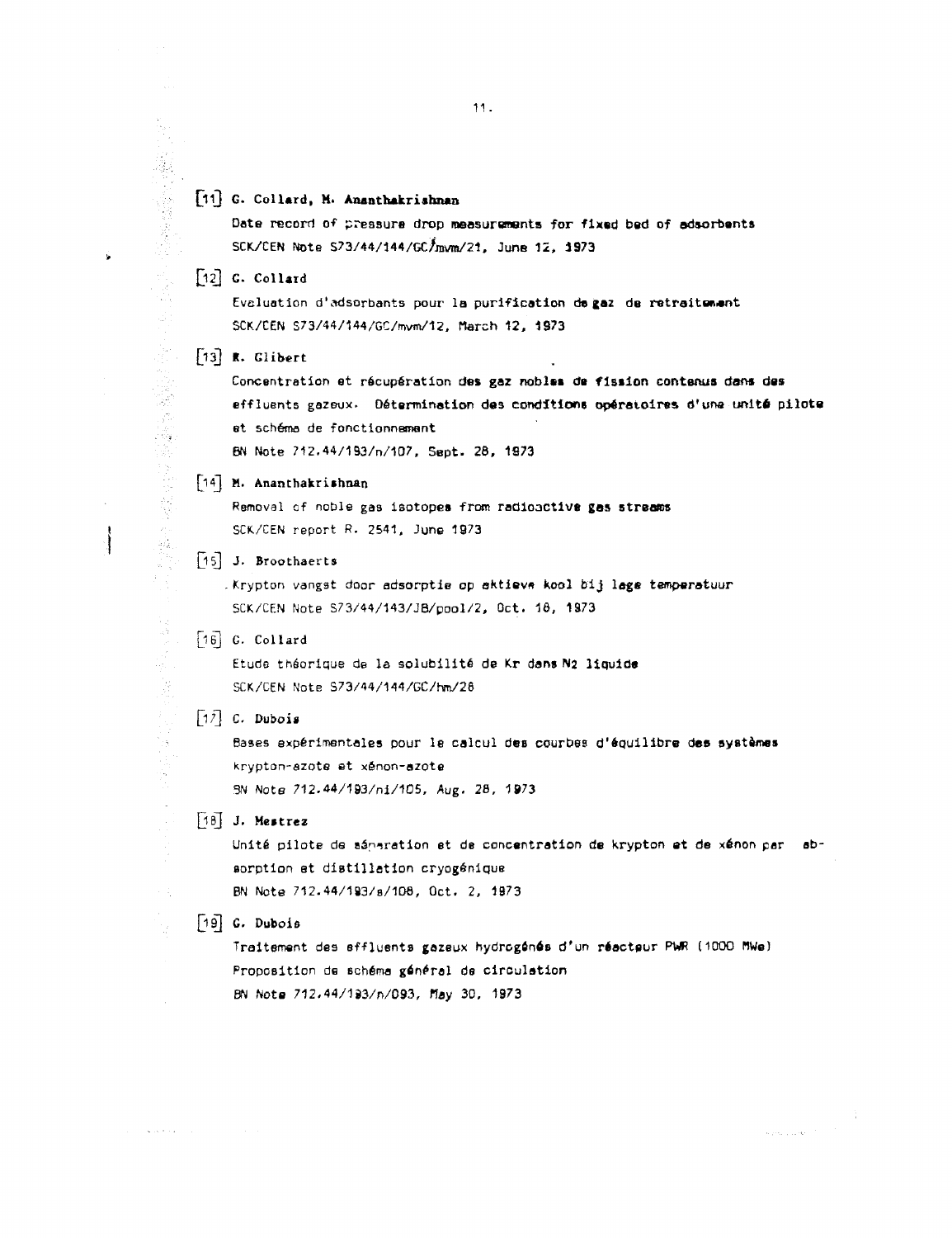

 $\mathbf{r}$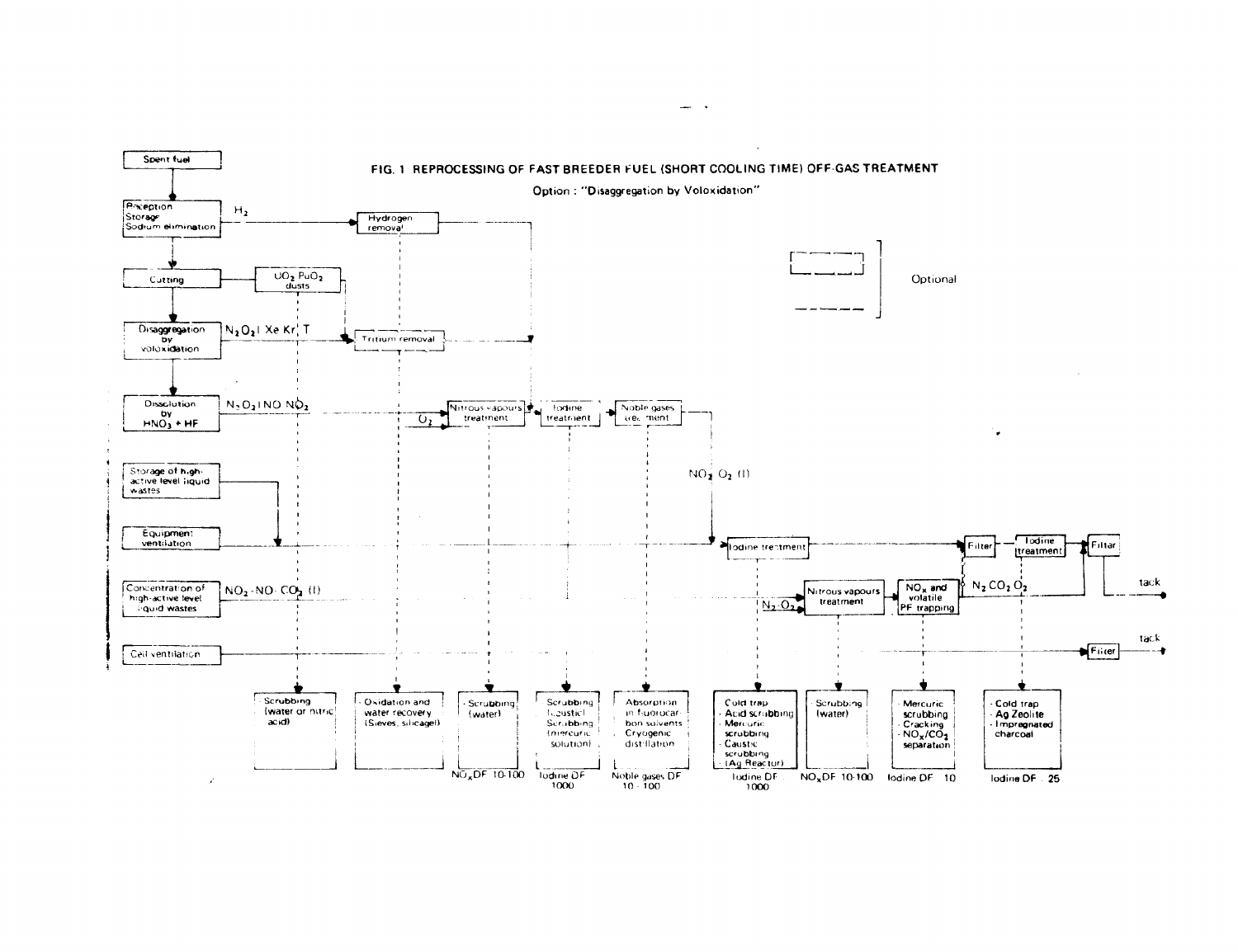

 $\frac{1}{2} \frac{1}{2} \frac{1}{2} \frac{1}{2} \frac{1}{2} \frac{1}{2} \frac{1}{2}$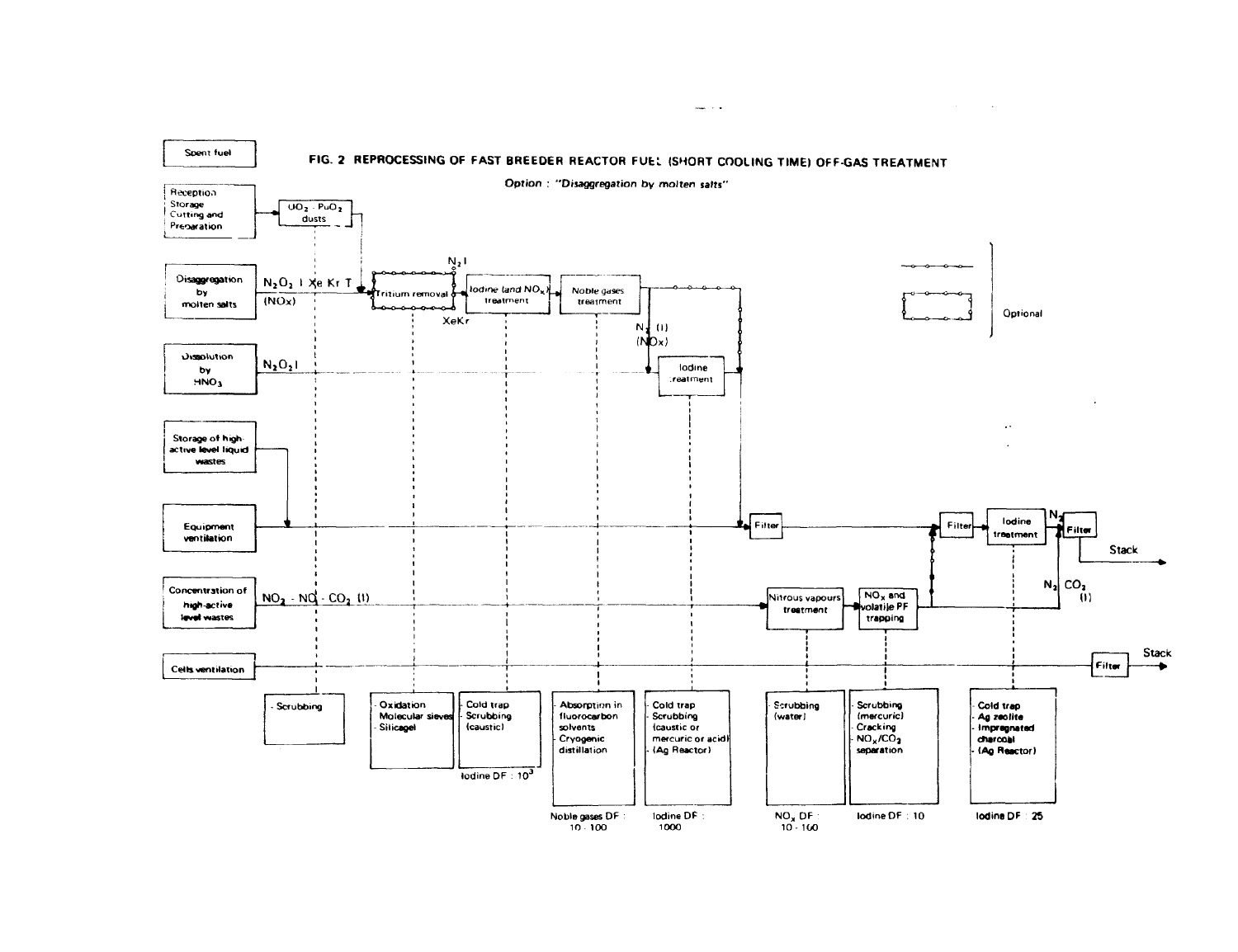

 $\sim$ 

| Α              | Scrubbinc Tiquid          | 106           | Column                 |
|----------------|---------------------------|---------------|------------------------|
| Ь              | Venturi scrubber          | 101           | Cooler                 |
| C              | Den ister                 | 102           | Recycle vessel         |
| $\Omega$       | Uissolver                 | 103           | Pump                   |
| E              | Condensors                | $104$ $A/E$   | haste solution storage |
| $\mathsf{F}_1$ | Storage of basic solution |               | New connections        |
| F.             | Storage of acid solution  |               | New lines              |
| 6              | <b>Waste transport</b>    |               |                        |
| ł.             | Vacuum croup              |               | Gas circuit            |
| 1,             | lodine generator          |               | Liquid circuit         |
| K              | Condensed Tiquid          |               |                        |
| 0              | Charcoal filter           |               |                        |
| p              | Punp                      |               |                        |
| 1. C.          | Thermocouple              | FГ<br>$\cdot$ | Flow indicator         |
| ŀ.             | Storage of waste solution | ΡI<br>÷       | Pressure indicator     |
| X              | Brink demister            | TΙ<br>÷       | Temperature indicator  |
| ۲              | <b>Ury section</b>        | LG<br>÷       | Level cauge            |
| ه:             | Gas sampling              |               |                        |
|                |                           |               |                        |

 $S_{\rm L}$ Liquid sampling

 $\sim$ 

an ya mwaka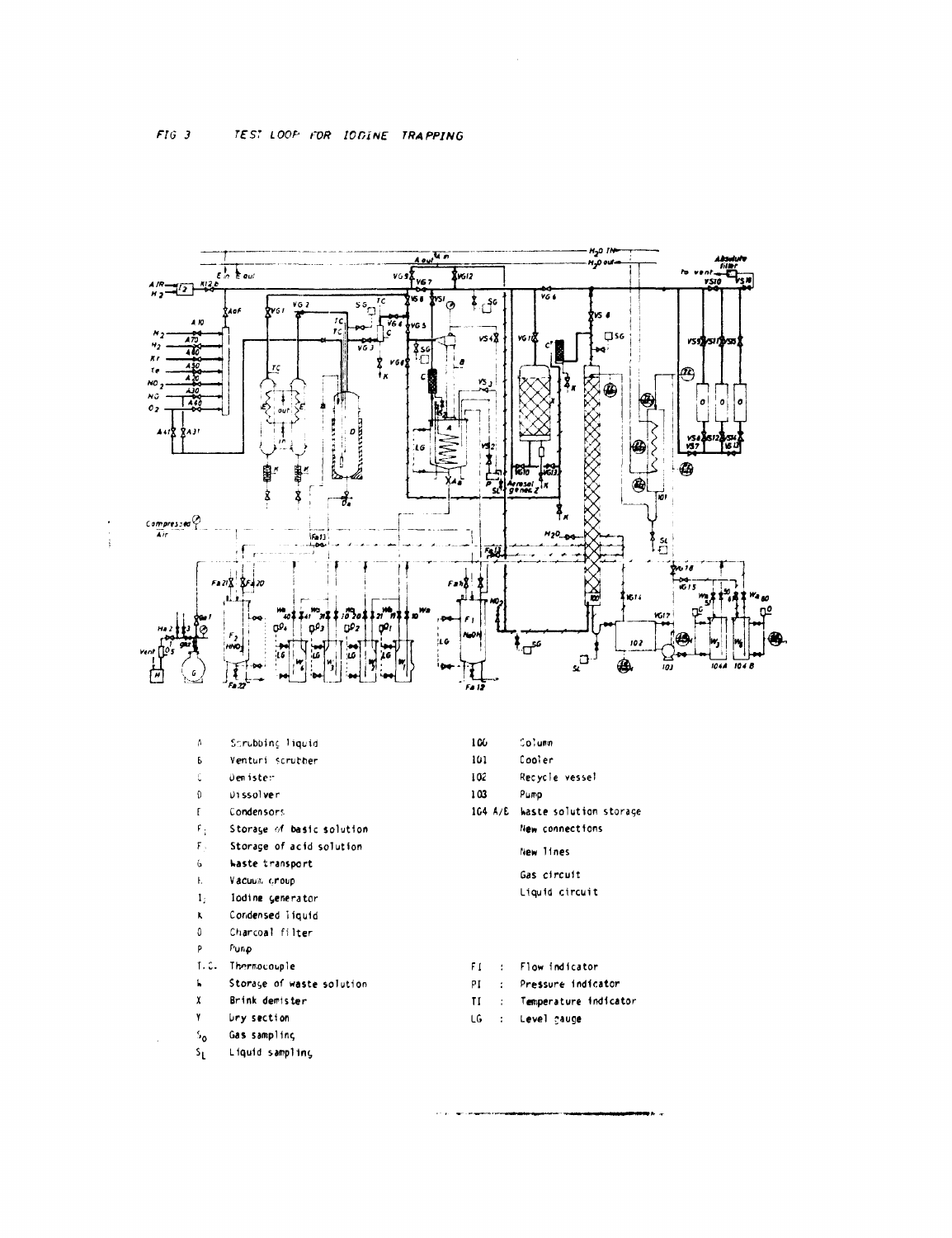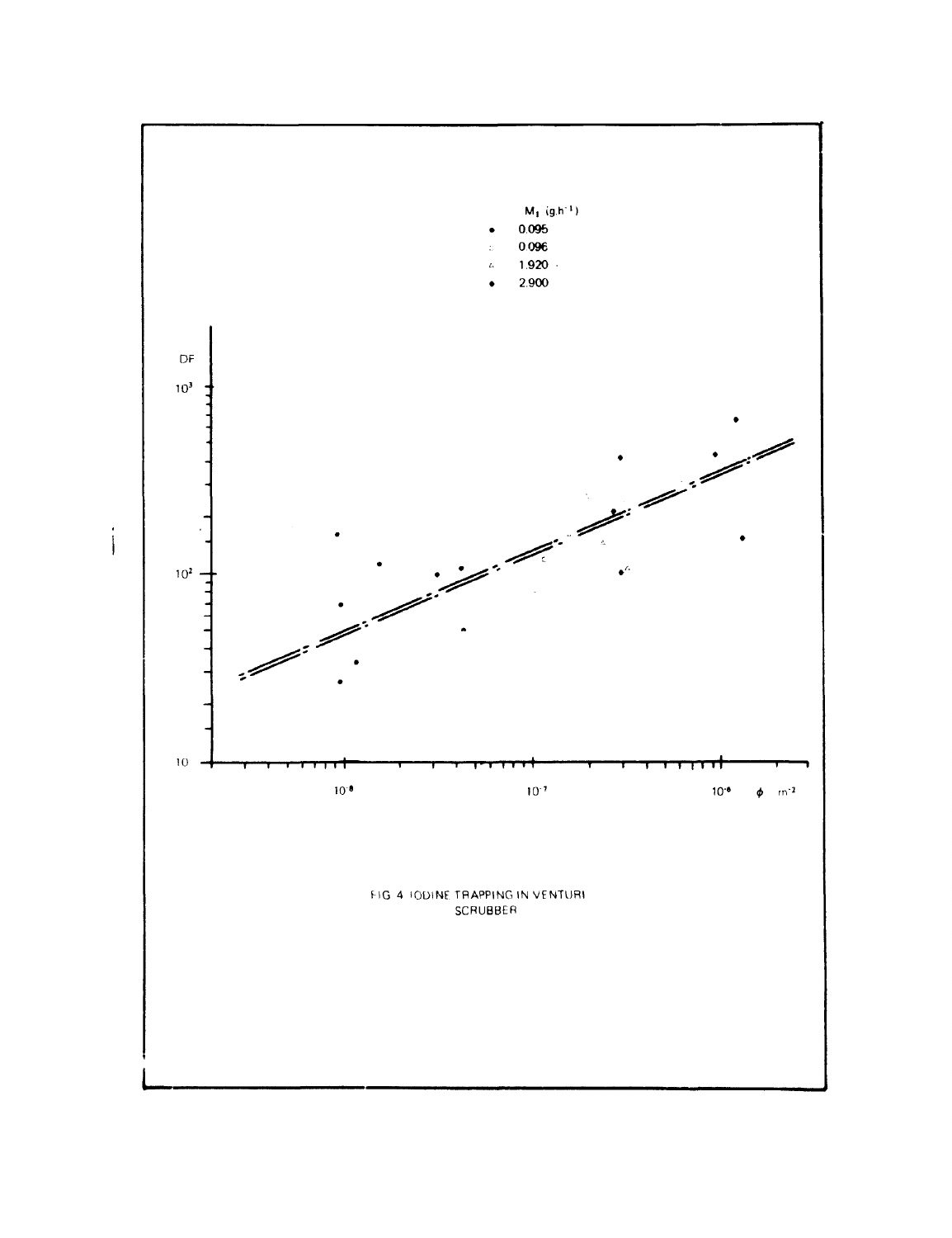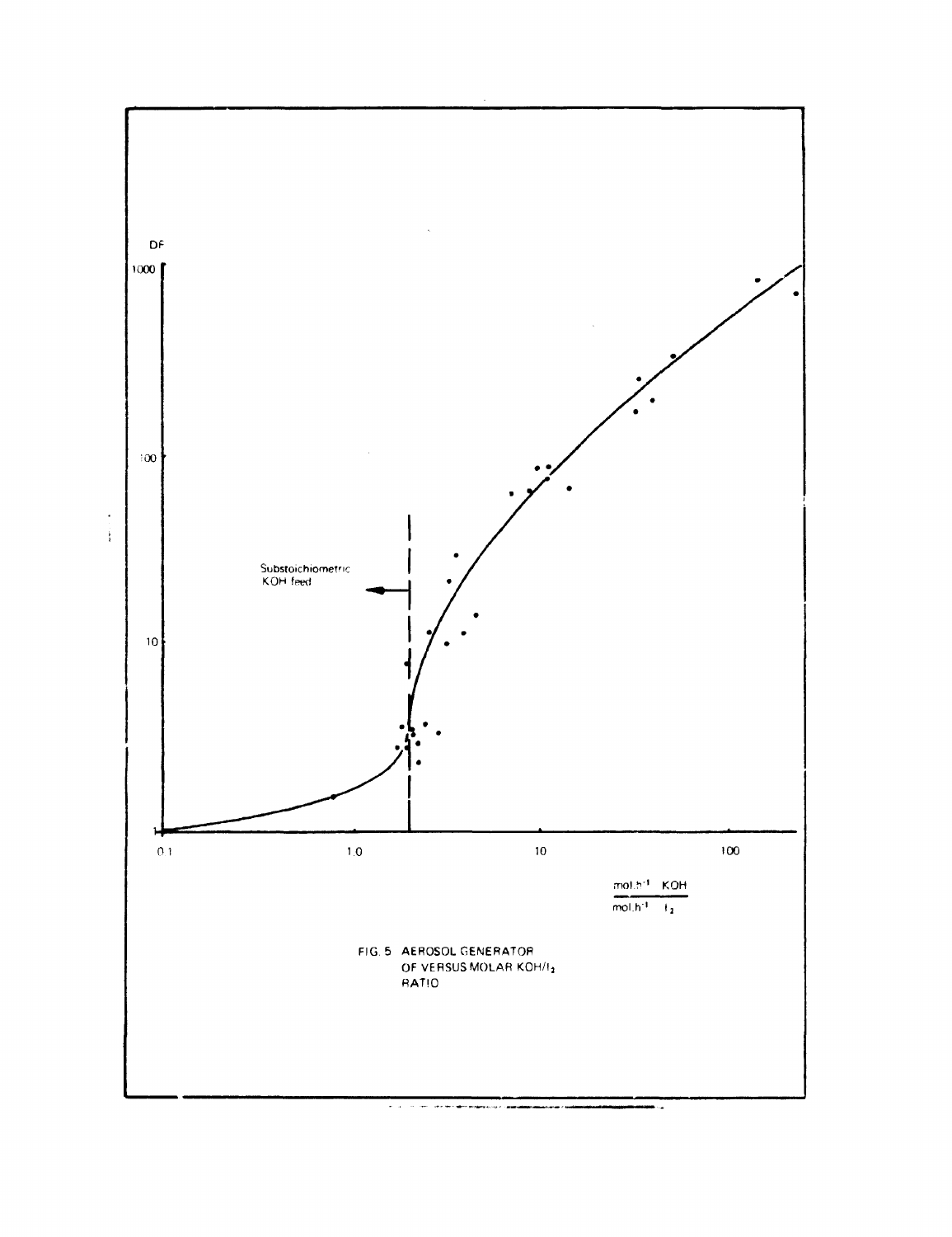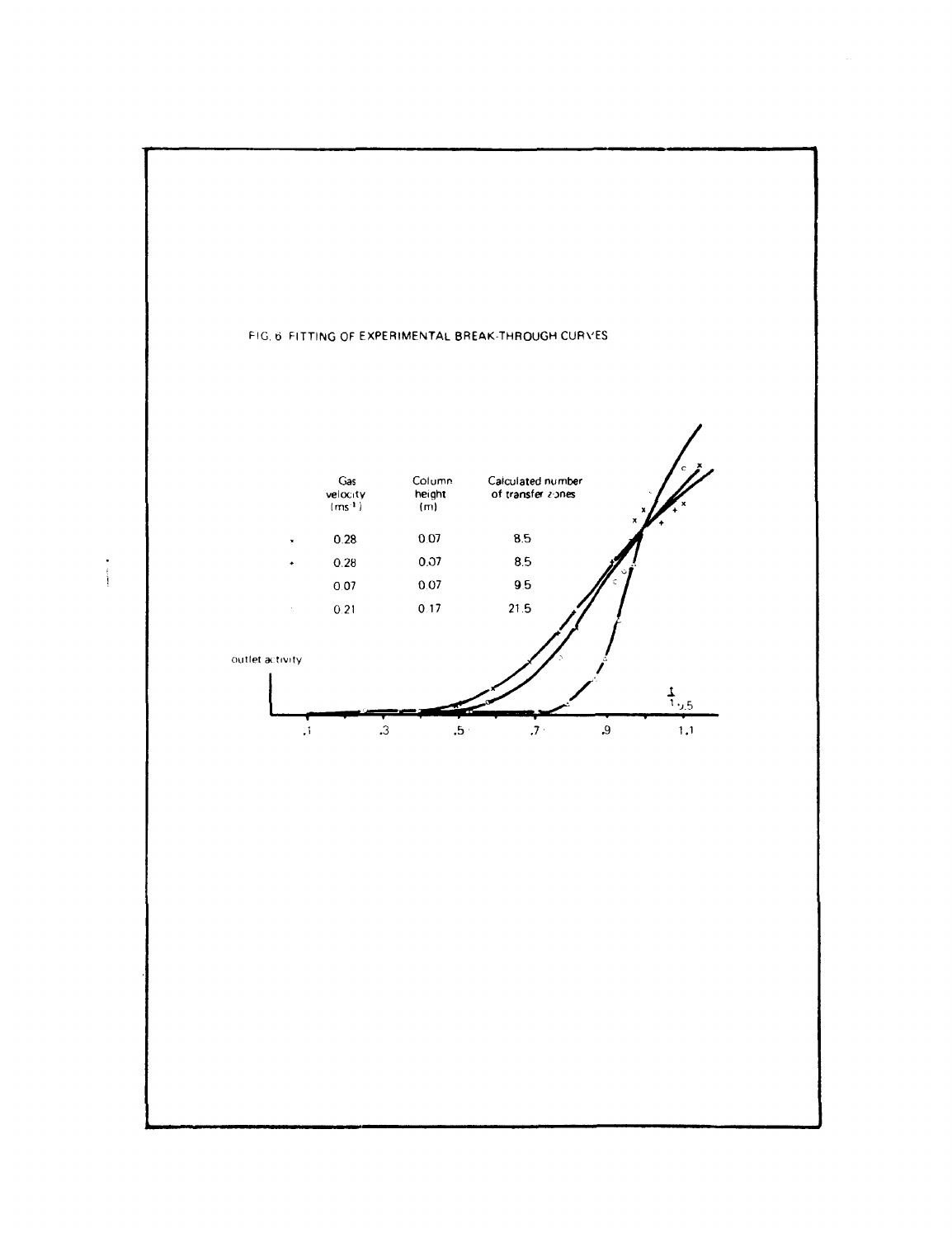

FIG 7 CRYODISTILLATION SCHEME OF THE PILOT INSTALLATION

 $\sim$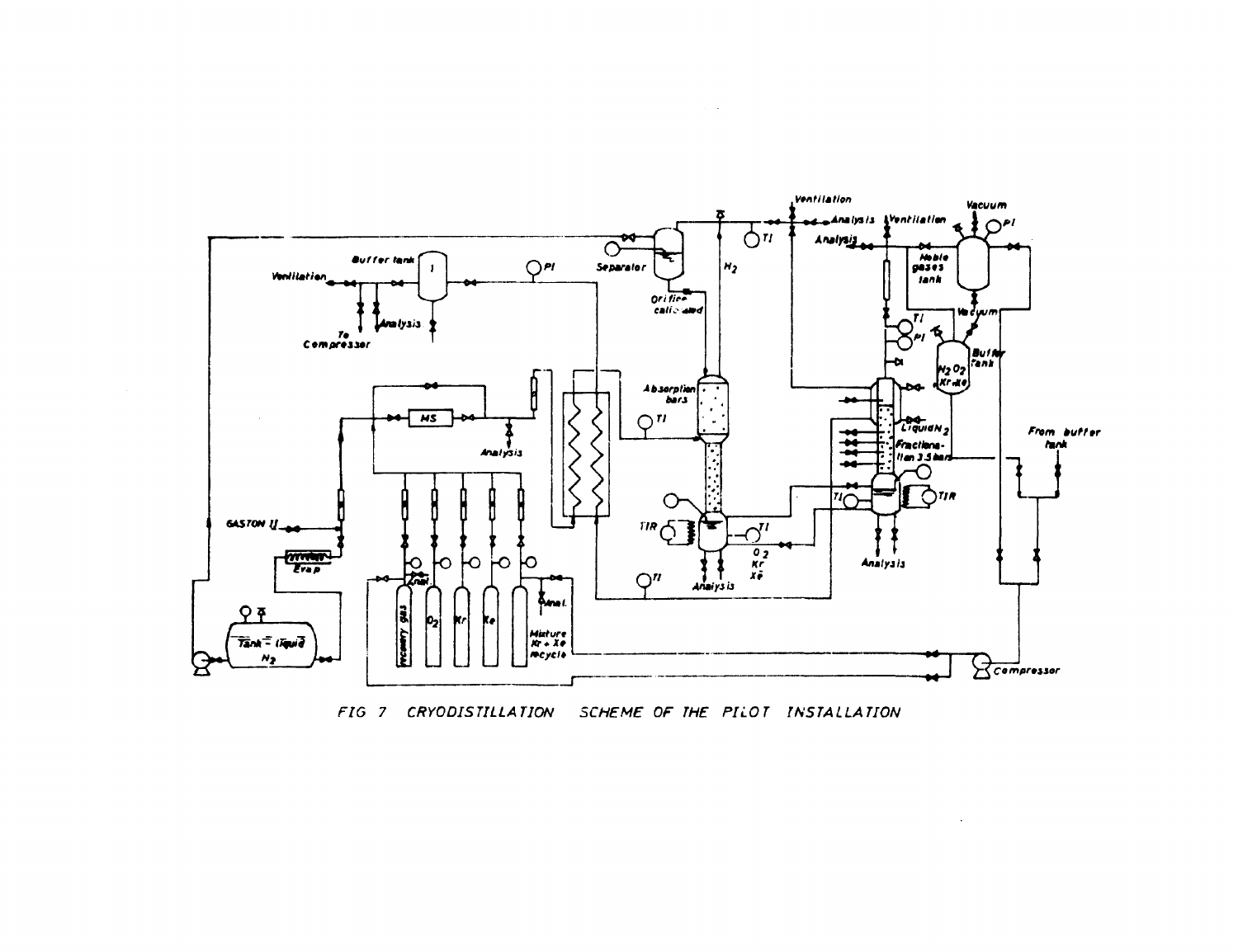

**PRESSURIZED WATER REACTOR 1000 MWg<br>OFF-GAS TREATMENT<br>GENERAL FLOW-SHEET** 

 $\omega_{\rm{max}}$